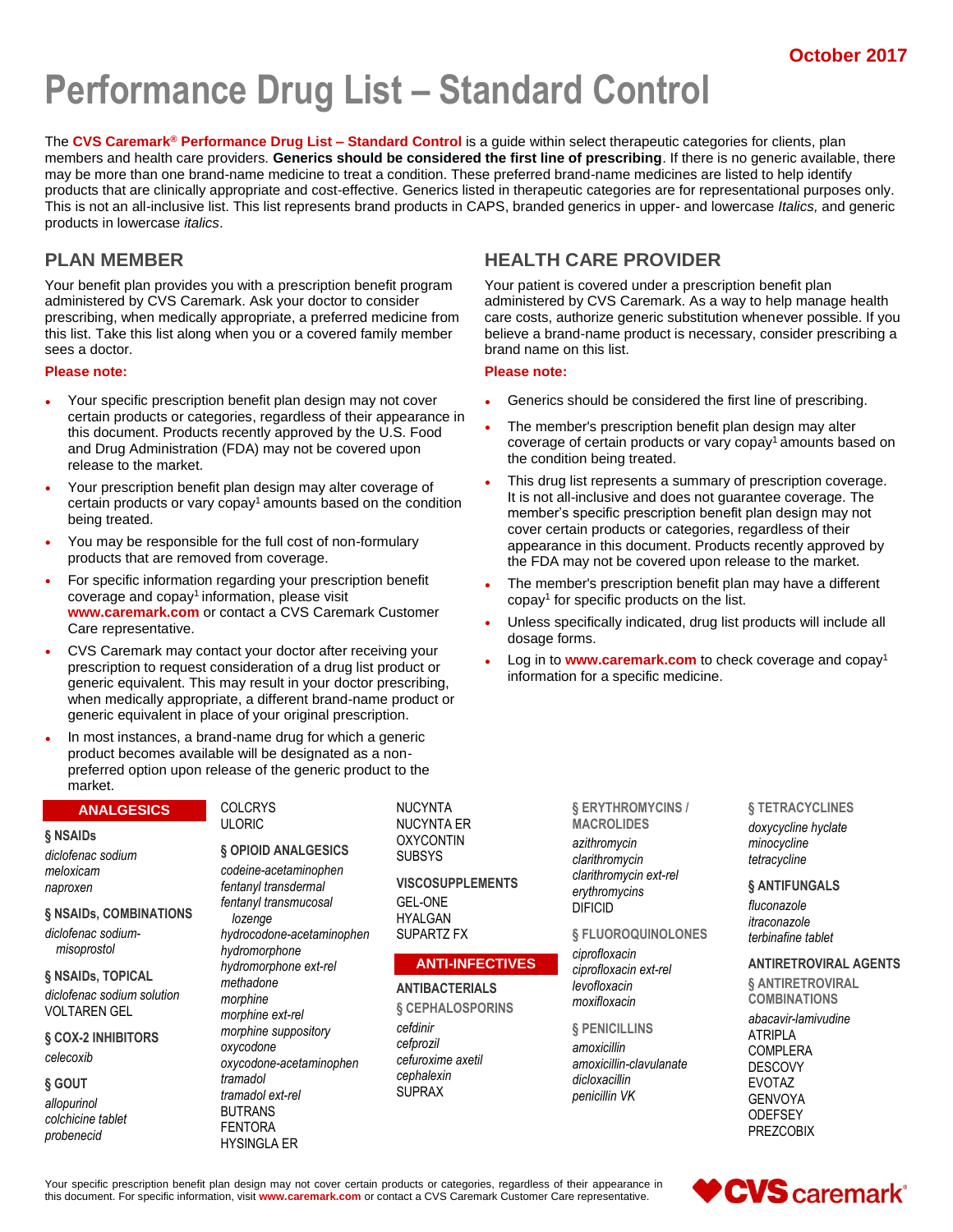#### **STRIBILD TRIUMEQ TRUVADA**

**INTEGRASE INHIBITORS ISENTRESS TIVICAY** 

§ NUCLEOSIDE REVERSE **TRANSCRIPTASE INHIBITORS** abacavir tablet lamivudine

**§ PROTEASE INHIBITORS NORVIR PREZISTA REYATAZ** 

#### **ANTIVIRALS**

**& CYTOMEGALOVIRUS AGENTS** 

valganciclovir

**§ HEPATITIS B AGENTS VEMLIDY** 

**& HEPATITIS C AGENTS** ribavirin EPCLUSA (genotypes 2, 3) HARVONI (genotypes 1, 4, 5, 6)

**& HERPES AGENTS** acyclovir valacyclovir

§ INFLUENZA AGENTS **RELENZA TAMIFLU** 

#### § MISCELLANEOUS

clindamycin ivermectin metronidazole nitrofurantoin sulfamethoxazoletrimethoprim **EMVERM SIVEXTRO** XIFAXAN 550 MG

#### **ANTINEOPLASTIC AGENTS**

### **HORMONAL ANTINEOPLASTIC AGENTS** § ANTIANDROGENS bicalutamide

**ZYTIGA** § KINASE INHIBITORS

imatinib mesylate **BOSULIF CABOMETYX** SPRYCEL

§ MISCELLANEOUS **VISTOGARD** 

#### **CARDIOVASCULAR**

**& ACE INHIBITORS** 

fosinopril lisinopril quinapril ramipril

#### § ACE INHIBITOR / **DIURETIC COMBINATIONS** fosinopril-hydrochlorothiazide

lisinopril-hydrochlorothiazide auinapril-hydrochlorothiazide

§ ANGIOTENSIN II **RECEPTOR ANTAGONISTS / DIURETIC COMBINATIONS** 

candesartan / candesartanhydrochlorothiazide eprosartan irbesartan / irbesartanhydrochlorothiazide losartan / losartanhydrochlorothiazide telmisartan / telmisartanhydrochlorothiazide valsartan / valsartanhydrochlorothiazide **BENICAR / BENICAR HCT** 

§ ANGIOTENSIN II **RECEPTOR ANTAGONIST / CALCIUM CHANNEL BLOCKER COMBINATIONS** 

amlodipine-telmisartan amlodipine-valsartan **AZOR** 

§ ANGIOTENSIN II **RECEPTOR ANTAGONIST / CALCIUM CHANNEL BLOCKER / DIURETIC COMBINATIONS** amlodipine-valsartan-

hydrochlorothiazide **TRIBENZOR** 

#### § ANTIARRHYTHMICS sotalol

#### **ANTILIPEMICS**

**MULTAQ** 

§ BILE ACID RESINS cholestyramine **WELCHOL** 

**& CHOLESTEROL ABSORPTION INHIBITORS** ezetimibe

**& FIBRATES** fenofibrate fenofibric acid

**§ HMG-CoA REDUCTASE INHIBITORS COMBINATIONS** 

atorvastatin fluvastatin lovastatin

#### pravastatin rosuvastatin

simvastatin **VYTORIN** 

**MICROSOMAL TRIGLYCERIDE TRANSFER PROTEIN INHIBITORS JUXTAPID** 

§ NIACINS niacin ext-rel

**§ OMEGA-3 FATTY ACIDS** 

omega-3 acid ethyl esters **VASCEPA** 

**PCSK9 INHIBITORS REPATHA** 

#### § BETA-BLOCKERS

atenolol carvedilol metoprolol succinate ext-rel metoprolol tartrate nadolol pindolol propranolol propranolol ext-rel **BYSTOLIC COREG CR** 

**§ CALCIUM CHANNEL BLOCKERS** amlodipine diltiazem ext-rel <sup>2</sup> nifedipine ext-rel verapamil ext-rel

**§ CALCIUM CHANNEL BLOCKER / ANTILIPEMIC COMBINATIONS** amlodipine-atorvastatin

§ DIGITALIS GLYCOSIDES digoxin

**DIRECT RENIN INHIBITORS / DIURETIC COMBINATIONS TEKTURNA / TEKTURNA HCT** 

#### **§ DIURETICS**

amiloride furosemide hydrochlorothiazide metolazone spironolactonehydrochlorothiazide torsemide triamterenehydrochlorothiazide

**HEART FAILURE BIDIL CORLANOR** 

**ENTRESTO** 

#### **§ NITRATES**

nitroglycerin lingual spray nitroglycerin sublingual NITROLINGUAL

#### **PULMONARY ARTERIAL HYPERTENSION**

**ENDOTHELIN RECEPTOR ANTAGONISTS I FTAIRIS TRACLEER** 

§ PHOSPHODIESTERASE **INHIBITORS** sildenafil

§ PROSTAGLANDIN **VASODILATORS ORENITRAM** 

**SOLUBLE GUANYLATE CYCLASE STIMULATORS ADEMPAS** 

§ MISCELLANEOUS **RANEXA** 

#### **CENTRAL NERVOUS SYSTEM**

#### § ANTICONVULSANTS

carbamazepine carbamazepine ext-rel diazepam rectal gel divalproex sodium divalproex sodium ext-rel ethosuximide qabapentin lamotrigine lamotrigine ext-rel levetiracetam levetiracetam ext-rel oxcarbazepine phenobarbital phenytoin phenytoin sodium extended primidone tiagabine topiramate valproic acid zonisamide **FYCOMPA OXTELLAR XR TROKENDI XR VIMPAT** 

#### § ANTIDEMENTIA

donepezil galantamine galantamine ext-rel memantine rivastigmine rivastigmine transdermal NAMENDA XR **NAMZARIC** 

### **ANTIDEPRESSANTS**

**§ SELECTIVE SEROTONIN REUPTAKE INHIBITORS** (SSRIs)

citalopram escitalopram fluoxetine paroxetine paroxetine ext-rel sertraline FLUOXETINE 60 MG **TRINTELLIX VIIBRYD** 

**& SEROTONIN NOREPINEPHRINE REUPTAKE INHIBITORS** (SNRIs) duloxetine venlafaxine venlafaxine ext-rel capsule **PRISTIQ** 

§ MISCELLANEOUS **AGENTS** bupropion bupropion ext-rel mirtazapine trazodone

#### § ANTIPARKINSONIAN **AGENTS**

amantadine carbidopa-levodopa carbidopa-levodopa ext-rel carbidopa-levodopaentacapone entacapone pramipexole ropinirole ropinirole ext-rel selegiline **AZILECT MIRAPEX ER NEUPRO** 

#### **ANTIPSYCHOTICS**

§ ATYPICALS aripiprazole clozapine olanzapine quetiapine risperidone ziprasidone **ABILIFY MAINTENA ARISTADA** LATUDA SEROQUEL XR

#### § ATTENTION DEFICIT HYPERACTIVITY DISORDER

amphetaminedextroamphetamine mixed salts amphetaminedextroamphetamine mixed salts ext-rel guanfacine ext-rel methylphenidate



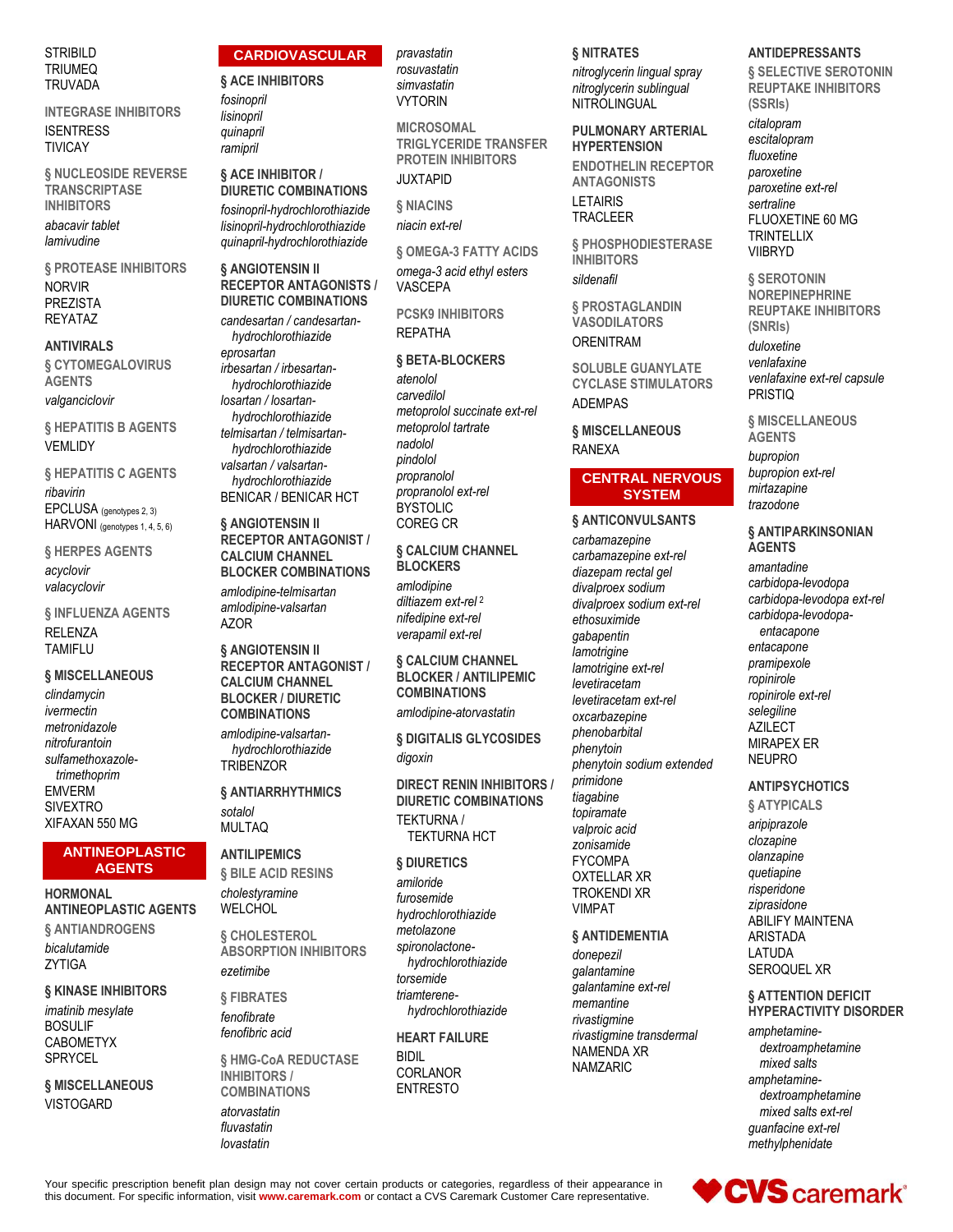methylphenidate ext-rel APTENSIO XR QUILLIVANT XR **STRATTERA VYVANSE** 

#### **FIBROMYALGIA LYRICA** SAVELLA

§ HUNTINGTON'S DISEASE **AGENTS** 

tetrabenazine

### **HYPNOTICS**

**§ NONBENZODIAZEPINES** 

eszopiclone zolpidem zolpidem ext-rel zolpidem sublingual **BELSOMRA** 

**TRICYCLICS** SIL FNOR

#### **MIGRAINE**

§ ERGOTAMINE **DERIVATIVES** 

#### ergotamine-caffeine

**§ SELECTIVE SEROTONIN AGONISTS** 

naratriptan rizatriptan sumatriptan zolmitriptan **ONZETRA XSAIL RELPAX** ZEMBRACE SYMTOUCH **ZOMIG NASAL SPRAY** 

**SELECTIVE SEROTONIN AGONIST / NONSTEROIDAL ANTI-INFLAMMATORY DRUG (NSAID) COMBINATIONS TRFXIMFT** 

**& MULTIPLE SCLEROSIS AGENTS** glatiramer **AUBAGIO BETASERON** COPAXONE 40 MG **GILENYA REBIF** 

**TECFIDERA** 

#### § MUSCULOSKELETAL THERAPY AGENTS

cyclobenzaprine

**& NARCOLEPSY** armodafinil

#### **POSTHERPETIC NEURALGIA (PHN) GRALISE**

**HORIZANT** 

PSYCHOTHERAPEUTIC -**MISCELLANEOUS § OPIOID ANTAGONISTS** naloxone injection

NARCAN NASAL SPRAY § PARTIAL OPIOID AGONIST / **OPIOID ANTAGONIST** 

**COMBINATIONS** buprenorphine-naloxone sublingual tablet SUBOXONE FILM

**PSEUDOBULBAR AFFECT AGENTS** NUEDEXTA

**VASOMOTOR SYMPTOM AGFNTS BRISDELLE** 

#### **ENDOCRINE AND METABOLIC**

**ACROMEGALY** SOMATULINE DEPOT SOMAVERT

#### § ANDROGENS

testosterone gel 2% **ANDRODERM AXIRON** 

#### **ANTIDIABETICS**

**AMYLIN ANALOGS SYMLINPEN** 

**& BIGUANIDES** metformin

metformin ext-rel § BIGUANIDE /

**SULFONYLUREA COMBINATIONS** glipizide-metformin

**DIPEPTIDYL PEPTIDASE-4** (DPP-4) INHIBITORS

#### **JANUVIA TRADJENTA**

**DIPEPTIDYL PEPTIDASE-4** (DPP-4) INHIBITOR / **BIGUANIDE COMBINATIONS JANUMET JANUMET XR JENTADUETO JENTADUETO XR** 

**INCRETIN MIMETIC AGENTS TRULICITY VICTOZA** 

**INCRETIN MIMETIC AGENTS / INSULIN COMBINATIONS** SOLIQUA

**INSULINS BASAGLAR** HUMULIN R U-500

**LEVEMIR** NOVOLIN 70/30 NOVOLIN N NOVOLIN R **NOVOLOG** NOVOLOG MIX 70/30 **TRESIBA** 

§ INSULIN SENSITIZERS pioglitazone

§ INSULIN SENSITIZER / **BIGUANIDE COMBINATIONS** 

pioglitazone-metformin

§ INSULIN SENSITIZER / **SULFONYLUREA COMBINATIONS** pioglitazone-glimepiride

§ MEGLITINIDES

nateglinide repaglinide

SODIUM-GLUCOSE **CO-TRANSPORTER 2** (SGLT2) INHIBITORS **FARXIGA** 

**JARDIANCE** 

SODIUM-GLUCOSE **CO-TRANSPORTER 2** (SGLT2) INHIBITOR / **BIGUANIDE COMBINATIONS XIGDUO XR** 

**& SULFONYLUREAS** glimepiride glipizide glipizide ext-rel

**SUPPLIES** 

**BD ULTRAFINE INSULIN SYRINGES** AND NEEDLES DEXCOM CONTINUOUS **GLUCOSE MONITORING SYSTEM ONETOUCH ULTRA** STRIPS AND KITS<sup>3</sup> **ONETOUCH VERIO** STRIPS AND KITS<sup>3</sup>

### **ANTIORESITY**

**INJECTABLE SAXENDA** 

ORAI **BELVIQ BELVIQ XR CONTRAVE** 

**CAI CIUM REGUI ATORS & BISPHOSPHONATES** alendronate

ibandronate risedronate **ATELVIA** 

§ CALCITONINS calcitonin-salmon

**PARATHYROID HORMONES FORTEO** 

§ CARNITINE DEFICIENCY **AGENTS** levocarnitine

#### **CONTRACEPTIVES**

**& MONOPHASIC** ethinyl estradioldrospirenone ethinyl estradiolnorethindrone acetate **RFYA7** LO LOESTRIN FE MINASTRIN 24 FE **SAFYRAL** 

§ TRIPHASIC ethinyl estradiol-norgestimate

**FOUR PHASE** NATAZIA

**§ EXTENDED CYCLE** ethinyl estradiollevonorgestrel

§ TRANSDERMAL ethinyl estradiolnorelgestromin

**VAGINAL NUVARING** 

#### **FSTROGENS**

**& ORAL** estradiol estropipate **PREMARIN** 

§ TRANSDERMAL estradiol **DIVIGEL EVAMIST** MINIVELLE

§ VAGINAL

**ESTRACE CREAM** PREMARIN CREAM **VAGIFFM** 

#### **ESTROGEN / PROGESTINS**

**& ORAL** estradiol-norethindrone **PREMPHASE PREMPRO** 

**TRANSDERMAL** CI IMARA PRO COMBIPATCH

**ESTROGEN / SELECTIVE ESTROGEN RECEPTOR MODULATOR COMBINATIONS DUAVEE** 

**FERTILITY REGULATORS** GNRH / I HRH **ANTAGONISTS CETROTIDE** 

§ OVULATION STIMULANTS, **GONADOTROPINS FOLLISTIM AO OVIDREL** 

§ GLUCOCORTICOIDS dexamethasone methylprednisolone prednisone

**GLUCOSE ELEVATING AGENTS GLUCAGEN HYPOKIT GLUCAGON EMERGENCY KIT** 

**HUMAN GROWTH HORMONES HUMATROPE NORDITROPIN** 

§ PHOSPHATE BINDER **AGENTS** calcium acetate

PHOSLYRA **RENVELA VELPHORO** 

POTASSIUM-REMOVING **AGENTS VELTASSA** 

**PROGESTINS** 

§ ORAL

medroxyprogesterone progesterone, micronized **MEGACE ES** 

**VAGINAL CRINONE** 

**ENDOMETRIN** 

§ SELECTIVE ESTROGEN **RECEPTOR MODULATORS** raloxifene **OSPHENA** 

§ THYROID SUPPLEMENTS levothyroxine **SYNTHROID** 

#### **GASTROINTESTINAL**

**& ANTIEMETICS** dronabinol granisetron meclizine metoclopramide ondansetron prochlorperazine promethazine trimethobenzamide **DICLEGIS SANCUSO VARUBI** 

Your specific prescription benefit plan design may not cover certain products or categories, regardless of their appearance in this document. For specific information, visit www.caremark.com or contact a CVS Caremark Customer Care representative.

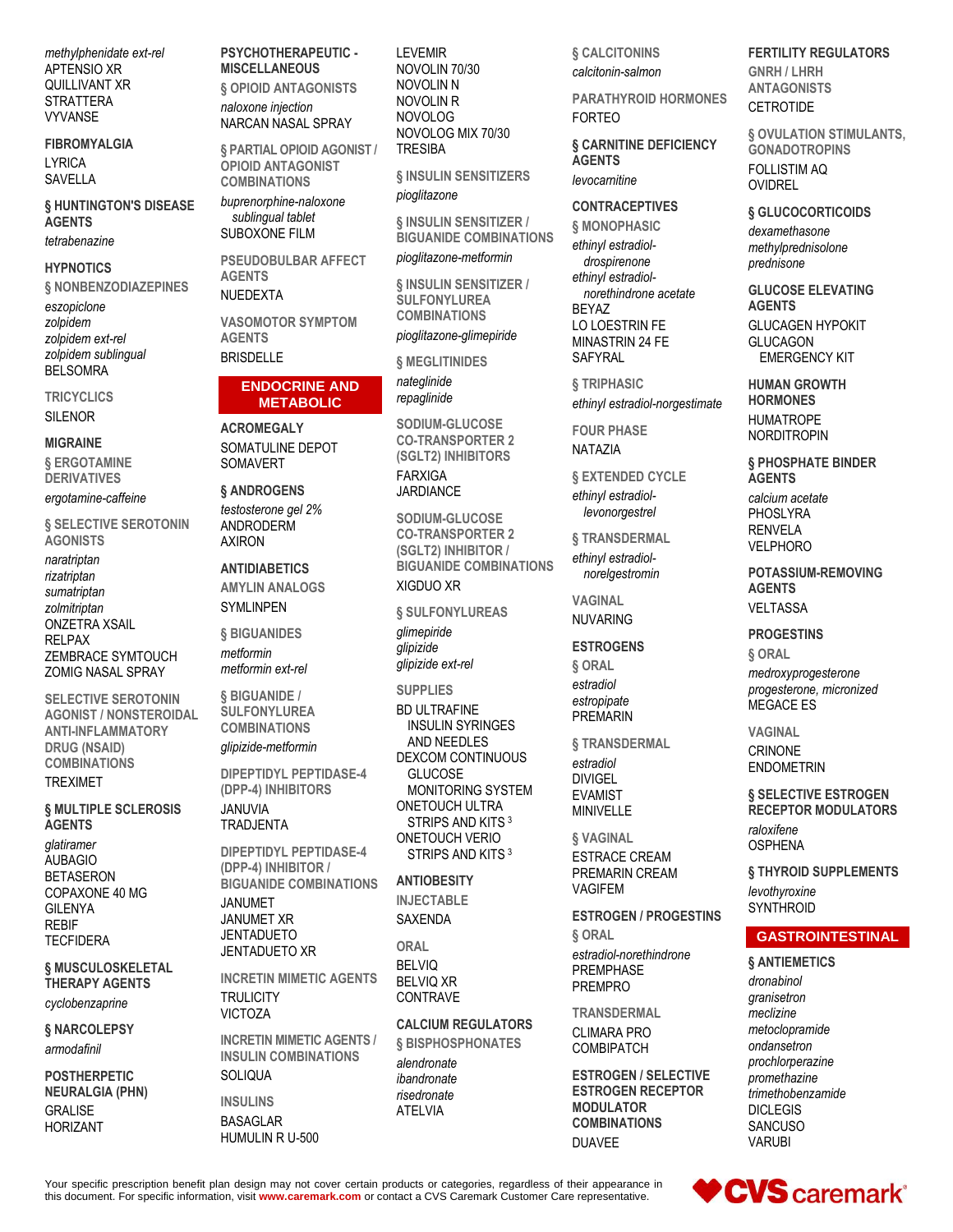#### § H<sub>2</sub> RECEPTOR **ANTAGONISTS**

#### ranitidine

#### **INFLAMMATORY BOWEL DISEASE**

§ ORAL AGENTS balsalazide budesonide capsule sulfasalazine sulfasalazine delayed-rel **APRISO** LIALDA **PENTASA UCERIS** 

#### § RECTAL AGENTS

hydrocortisone enema mesalamine rectal suspension CANASA CORTIFOAM

#### § IRRITABLE BOWEL **SYNDROME**

AMITIZA **LINZESS I OTRONEX VIBFR7I** 

#### § LAXATIVES

lactulose peg 3350-electrolytes **SUPREP** 

#### **OPIOID-INDUCED CONSTIPATION MOVANTIK**

**PANCREATIC ENZYMES CREON VIOKACE 7FNPFP** 

#### **§ PROTON PUMP INHIBITORS**

esomeprazole lansoprazole omeprazole pantoprazole **DEXILANT** 

§ STEROIDS, RECTAL PROCTOFOAM-HC

**§ ULCER THERAPY COMBINATIONS PYI FRA** 

### **GENITOURINARY**

### § BENIGN PROSTATIC **HYPERPLASIA**

alfuzosin ext-rel doxazosin dutasteride dutasteride-tamsulosin finasteride tamsulosin terazosin

#### **CARDURA XL RAPAFLO**

**ERECTILE DYSFUNCTION ALPROSTADIL AGENTS MUSE** 

**PHOSPHODIESTERASE INHIBITORS CIALIS** 

#### **& URINARY ANTISPASMODICS**

darifenacin ext-rel oxybutynin oxybutynin ext-rel tolterodine tolterodine ext-rel trospium trospium ext-rel **MYRBETRIQ TOVIAZ VESICARE** 

### **HEMATOLOGIC**

**& ANTICOAGULANTS** warfarin **ELIQUIS XARELTO** 

**HEMATOPOIFTIC GROWTH FACTORS ARANESP PROCRIT ZARXIO** 

**HEMOPHILIA AGENTS KOGENATE FS KOVALTRY NOVOEIGHT NUWIO** 

**HEREDITARY ANGIOEDEMA RUCONEST** 

§ PLATELET AGGREGATION **INHIBITORS** clopidogrel dipyridamole ext-rel-aspirin **BRILINTA EFFIENT** 

#### **IMMUNOLOGIC AGENTS**

**ALLERGENIC EXTRACTS GRASTEK** ORALAIR **RAGWITEK** 

**BIOLOGIC DISEASE-MODIFYING AGENTS 4 FNRRFI HUMIRA** 

§ DISEASE-MODIFYING **ANTIRHEUMATIC DRUGS** (DMARDs) **RASUVO** 

### **NUTRITIONAL / SUPPLEMENTS**

§ ELECTROLYTES potassium chloride liquid

**VITAMINS AND MINERALS § PRENATAL VITAMINS** prenatal vitamins

**CITRANATAL** 

### **RESPIRATORY**

**& ANAPHYLAXIS TREATMENT AGENTS** epinephrine auto-injector **EPIPEN EPIPEN JR** 

**§ ANTICHOLINERGICS** ipratropium inhalation solution **SPIRIVA** 

**ANTICHOLINERGIC / BETA AGONIST COMBINATIONS** § SHORT ACTING ipratropium-albuterol inhalation solution **COMBIVENT RESPIMAT** 

**LONG ACTING** ANORO ELLIPTA BEVESPI AEROSPHERE

**BETA AGONISTS. INHALANTS** § SHORT ACTING albuterol inhalation solution levalbuterol tartrate PROAIR HFA PROAIR RESPICLICK

#### **LONG ACTING**

**Hand-held Active Inhalation SEREVENT STRIVERDI RESPIMAT** 

**Nebulized Passive Inhalation PERFOROMIST** 

§ CYSTIC FIBROSIS tobramycin inhalation solution **BETHKIS** 

§ LEUKOTRIENE RECEPTOR **ANTAGONISTS** montelukast zafirlukast

**6 NASAL ANTIHISTAMINES** azelastine olopatadine

§ NASAL STEROIDS / **COMBINATIONS** flunisolide fluticasone mometasone

triamcinolone **DYMISTA** 

PHOSPHODIESTERASE-4 **INHIBITORS DALIRESP** 

**PULMONARY FIBROSIS AGENTS ESBRIET OFEV** 

**STEROID / RETA AGONIST COMBINATIONS ADVAIR BREO ELLIPTA DULERA** 

§ STEROID INHALANTS

budesonide inhalation suspension **ASMANEX FLOVENT DISKUS FLOVENT HFA** PULMICORT FLEXHALER **QVAR** 

### **TOPICAL**

**DERMATOLOGY & ACNE** adapalene benzoyl peroxide clindamycin solution clindamycin-benzoyl peroxide erythromycin solution erythromycin-benzoyl peroxide tretinoin **ACANYA ATRALIN BENZACLIN DIFFERIN** EPIDUO **RETIN-A MICRO TAZORAC** 

**6 ACTINIC KERATOSIS** fluorouracil cream 5% fluorouracil solution imiguimod **PICATO ZYCLARA** 

§ ANTIFUNGALS ciclopirox clotrimazole econazole ketoconazole nystatin **JUBLIA**  $|11711|$ **NAFTIN** 

§ ANTIPSORIATICS acitretin calcipotriene methoxsalen

**ATOPIC DERMATITIS** Injectable **DUPIXENT** 

§ Topical tacrolimus

**ELIDEL** 

**CORTICOSTEROIDS** § Low Potency

desonide hydrocortisone

§ Medium Potency

hydrocortisone butyrate mometasone triamcinolone **CLODERM LOCOID LOTION** 

#### § High Potency

desoximetasone fluocinonide

§ Very High Potency

clobetasol cream, foam, gel, lotion, ointment, shampoo

§ ROSACEA metronidazole **FINACEA ORACEA SOOLANTRA** 

**MOUTH / THROAT / DENTAL AGENTS PROTECTANTS EPISIL MUGARD** 

#### **OPHTHALMIC**

§ ANTIALLERGICS azelastine cromolyn sodium olopatadine PATADAY **PAZEO** 

**& ANTI-INFECTIVES** 

ciprofloxacin erythromycin *gentamicin* levofloxacin ofloxacin sulfacetamide tobramycin **BESIVANCE MOXEZA VIGAMOX** 

**& ANTI-INFECTIVE / ANTI-INFLAMMATORY COMBINATIONS** neomycin-polymyxin Bbacitracin-hydrocortisone neomycin-polymyxin Bdexamethasone tobramycin-dexamethasone **TOBRADEX OINTMENT** 



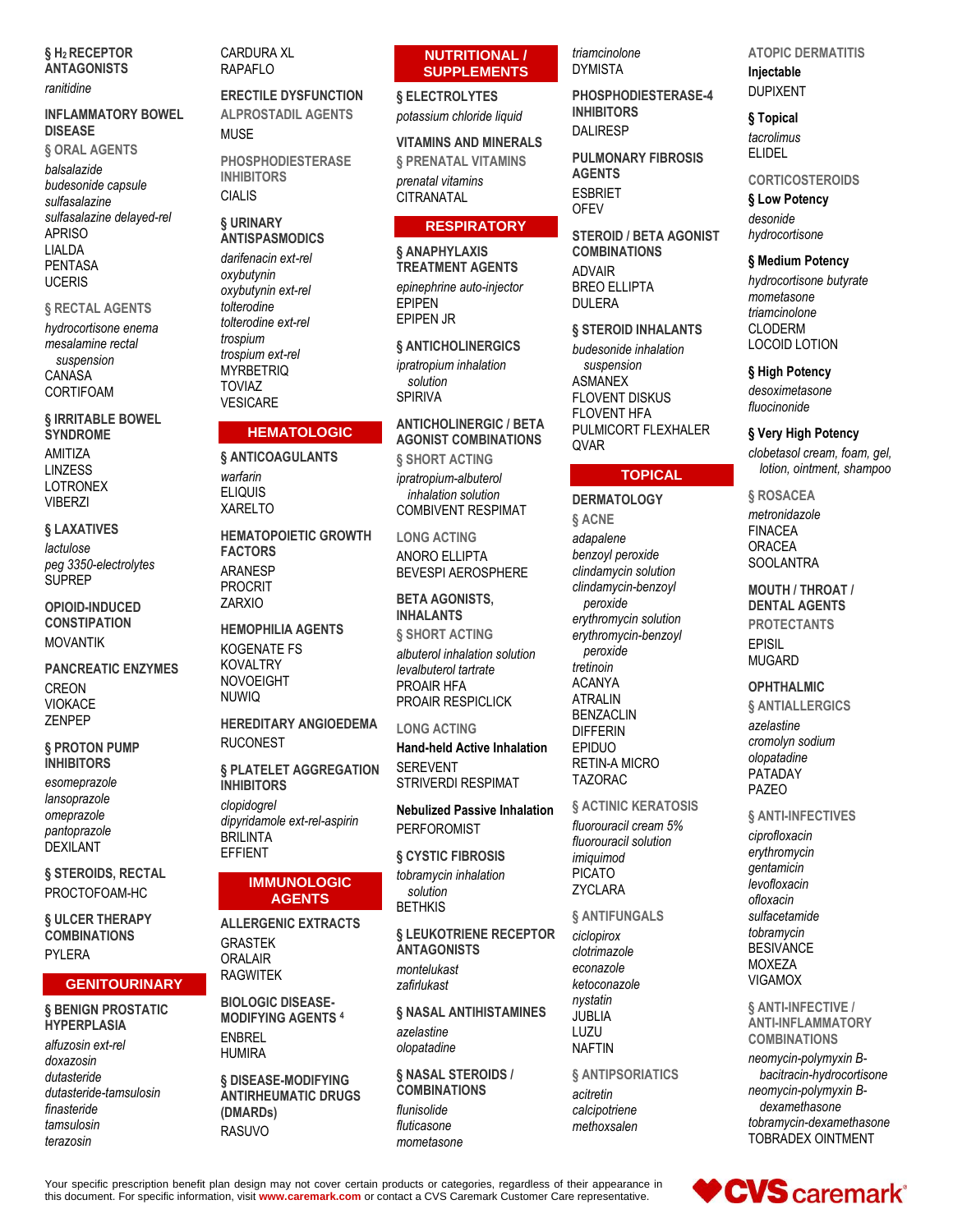TOBRADEX ST ZYLET

#### **ANTI-INFLAMMATORIES**

#### **§ Nonsteroidal**

*bromfenac diclofenac ketorolac* PROLENSA

#### **§ Steroidal**

*dexamethasone prednisolone acetate 1%* ALREX **DUREZOL** LOTEMAX

#### **BETA-BLOCKERS § Nonselective**

*timolol maleate solution* **BETIMOL** 

**Selective** BETOPTIC S

**§ CARBONIC ANHYDRASE INHIBITORS**

*dorzolamide* AZOPT

**§ CARBONIC ANHYDRASE INHIBITOR / BETA-BLOCKER COMBINATIONS** *dorzolamide-timolol* COSOPT PF

**CARBONIC ANHYDRASE INHIBITOR / SYMPATHOMIMETIC COMBINATIONS SIMBRINZA** 

**DRY EYE DISEASE** RESTASIS XIIDRA

CANASA

**§ PROSTAGLANDINS** *latanoprost* TRAVATAN Z ZIOPTAN

**§ SYMPATHOMIMETICS** *brimonidine* ALPHAGAN P

**SYMPATHOMIMETIC / BETA-BLOCKER COMBINATIONS** COMBIGAN

### **OTIC**

**§ ANTI-INFECTIVE / ANTI-INFLAMMATORY COMBINATIONS** CIPRODEX

## **QUICK REFERENCE DRUG LIST**

**A**

*abacavir tablet abacavir-lamivudine* ABILIFY MAINTENA

*albuterol inhalation solution*

*amlodipine-atorvastatin amlodipine-telmisartan amlodipine-valsartan amlodipine-valsartanhydrochlorothiazide*

*amoxicillin-clavulanate amphetaminedextroamphetamine mixed salts amphetaminedextroamphetamine mixed salts ext-rel* ANDRODERM ANORO ELLIPTA APRISO APTENSIO XR ARANESP *aripiprazole* ARISTADA *armodafinil* ASMANEX ATELVIA *atenolol atorvastatin* ATRALIN ATRIPLA AUBAGIO AXIRON

ACANYA *acitretin acyclovir adapalene* ADEMPAS ADVAIR

*alendronate alfuzosin ext-rel allopurinol* ALPHAGAN P **ALREX** *amantadine amiloride* AMITIZA *amlodipine*

*amoxicillin*

*azelastine* AZILECT *azithromycin* AZOPT

#### **B**

AZOR

*balsalazide* BASAGLAR BD ULTRAFINE INSULIN SYRINGES AND NEEDLES BELSOMRA BELVIQ BELVIQ XR BENICAR BENICAR HCT BENZACLIN *benzoyl peroxide* **BESIVANCE** BETASERON **BETHKIS** BETIMOL BETOPTIC S BEVESPI AEROSPHERE BEYAZ *bicalutamide* BIDIL BOSULIF BREO ELLIPTA BRILINTA *brimonidine* BRISDELLE *bromfenac budesonide capsule budesonide inhalation suspension buprenorphine-naloxone sublingual tablet bupropion bupropion ext-rel* BUTRANS **BYSTOLIC** 

### **C**

CABOMETYX *calcipotriene calcitonin-salmon calcium acetate*

*candesartan candesartanhydrochlorothiazide carbamazepine carbamazepine ext-rel carbidopa-levodopa carbidopa-levodopa ext-rel carbidopa-levodopaentacapone* CARDURA XL *carvedilol cefdinir cefprozil cefuroxime axetil celecoxib cephalexin* **CETROTIDE** *cholestyramine* CIALIS *ciclopirox* CIPRODEX *ciprofloxacin ciprofloxacin ext-rel citalopram* **CITRANATAL** *clarithromycin clarithromycin ext-rel* CLIMARA PRO *clindamycin clindamycin solution clindamycin-benzoyl peroxide clobetasol cream, foam, gel, lotion, ointment, shampoo* CLODERM *clopidogrel clotrimazole clozapine codeine-acetaminophen colchicine tablet* COLCRYS COMBIGAN COMBIPATCH COMBIVENT RESPIMAT COMPLERA CONTRAVE COPAXONE 40 MG COREG CR

CORLANOR CORTIFOAM COSOPT PF CREON CRINONE *cromolyn sodium cyclobenzaprine*

### **D**

DALIRESP *darifenacin ext-rel* DESCOVY *desonide desoximetasone dexamethasone* DEXCOM CONTINUOUS GLUCOSE MONITORING SYSTEM DEXILANT *diazepam rectal gel* DICLEGIS *diclofenac diclofenac sodium diclofenac sodium solution diclofenac sodiummisoprostol dicloxacillin* DIFFERIN DIFICID *digoxin diltiazem ext-rel* <sup>2</sup> *dipyridamole ext-rel-aspirin divalproex sodium divalproex sodium ext-rel* DIVIGEL *donepezil dorzolamide dorzolamide-timolol doxazosin doxycycline hyclate dronabinol* DUAVEE **DULFRA** *duloxetine* DUPIXENT DUREZOL *dutasteride dutasteride-tamsulosin* DYMISTA

### **E**

*econazole* EFFIENT ELIDEL ELIQUIS EMVERM ENBREL ENDOMETRIN *entacapone* ENTRESTO EPCLUSA EPIDUO *epinephrine auto-injector* EPIPEN EPIPEN JR EPISIL *eprosartan ergotamine-caffeine erythromycin erythromycin solution erythromycin-benzoyl peroxide erythromycins* **ESBRIET** *escitalopram esomeprazole* ESTRACE CREAM *estradiol estradiol-norethindrone estropipate eszopiclone ethinyl estradioldrospirenone ethinyl estradiollevonorgestrel ethinyl estradiolnorelgestromin ethinyl estradiolnorethindrone acetate ethinyl estradiol-norgestimate ethosuximide* EVAMIST EVOTAZ *ezetimibe*

#### **F**

FARXIGA *fenofibrate fenofibric acid*

Your specific prescription benefit plan design may not cover certain products or categories, regardless of their appearance in this document. For specific information, visit **www.caremark.com** or contact a CVS Caremark Customer Care representative.

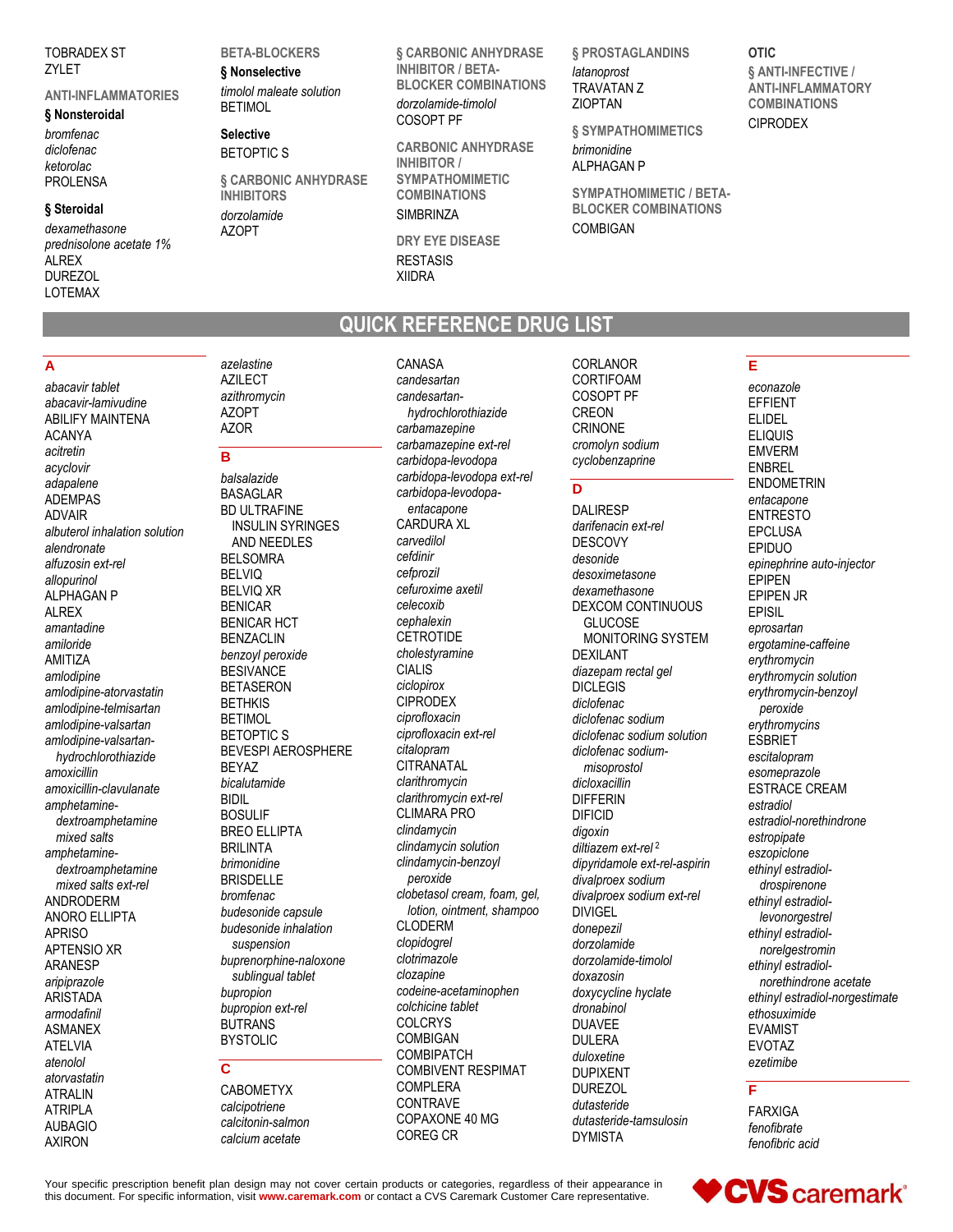fentanyl transdermal fentanyl transmucosal lozenge **FENTORA FINACEA** finasteride FI OVENT DISKUS **FLOVENT HFA** fluconazole flunisolide fluocinonide fluorouracil cream 5% fluorouracil solution fluoxetine FLUOXETINE 60 MG fluticasone fluvastatin **FOLLISTIM AQ FORTEO** fosinopril fosinopril-hydrochlorothiazide furosemide **FYCOMPA** 

#### Ġ

gabapentin galantamine galantamine ext-rel **GEL-ONE** gentamicin **GENVOYA GILENYA** glatiramer glimepiride glipizide glipizide ext-rel glipizide-metformin GLUCAGEN HYPOKIT **GLUCAGON EMERGENCY KIT GRALISE** granisetron **GRASTEK** guanfacine ext-rel

### $H$

**HARVONI HORIZANT HUMATROPE HUMIRA** HUMULIN R U-500 **HYALGAN** hydrochlorothiazide hydrocodone-acetaminophen hydrocortisone hydrocortisone butyrate hydrocortisone enema hydromorphone hydromorphone ext-rel **HYSINGLA ER** 

### T.

ibandronate imatinib mesylate imiguimod ipratropium inhalation solution

ipratropium-albuterol inhalation solution irbesartan irbesartanhydrochlorothiazide **ISENTRESS** itraconazole ivermectin

#### Ü,

**JANUMET JANUMET XR** JANUVIA **JARDIANCE JENTADUETO JENTADUETO XR JUBLIA JUXTAPID** 

### K

ketoconazole ketorolac KOGENATE FS **KOVALTRY** 

### Ĺ

lactulose lamivudine lamotrigine lamotrigine ext-rel lansoprazole latanoprost LATUDA **LETAIRIS** levalbuterol tartrate **LEVEMIR** levetiracetam levetiracetam ext-rel levocarnitine levofloxacin levothyroxine LIALDA **I INZESS** lisinopril lisinopril-hydrochlorothiazide LO LOESTRIN FE **LOCOID LOTION** losartan losartan-hydrochlorothiazide **LOTEMAX LOTRONEX** lovastatin LUZU **LYRICA** 

#### M

meclizine medroxyprogesterone MEGACE ES meloxicam memantine mesalamine rectal suspension metformin metformin ext-rel methadone methoxsalen methylphenidate

methylphenidate ext-rel methylprednisolone metoclopramide metolazone metoprolol succinate ext-rel metoprolol tartrate metronidazole **MINASTRIN 24 FE** MINIVELLE minocycline **MIRAPEX ER** mirtazapine mometasone montelukast morphine morphine ext-rel morphine suppository **MOVANTIK MOXEZA** moxifloxacin **MUGARD MULTAQ MUSE MYRBETRIO** 

#### N

nadolol **NAFTIN** naloxone injection NAMENDA XR **NAMZARIC** naproxen naratriptan NARCAN NASAL SPRAY **NATAZIA** nateglinide neomycin-polymyxin Bbacitracin-hydrocortisone neomycin-polymyxin Bdexamethasone **NEUPRO** niacin ext-rel nifedipine ext-rel nitrofurantoin nitroglycerin lingual spray nitroglycerin sublingual NITROLINGUAL **NORDITROPIN NORVIR NOVOEIGHT** NOVOLIN 70/30 NOVOLIN N NOVOLIN R **NOVOLOG** NOVOLOG MIX 70/30 **NUCYNTA NUCYNTA ER NUEDEXTA NUVARING NUWIQ** nystatin  $\mathbf{o}$ 

#### **ODEFSEY OFEV** ofloxacin olanzapine

olopatadine

omega-3 acid ethyl esters omeprazole ondansetron ONETOUCH ULTRA STRIPS AND KITS<sup>3</sup> **ONETOUCH VERIO** STRIPS AND KITS<sup>3</sup> **ONZETRA XSAIL ORACEA ORALAIR ORENITRAM OSPHENA OVIDREL** oxcarbazepine **OXTELLAR XR** oxybutynin oxybutynin ext-rel oxycodone oxycodone-acetaminophen **OXYCONTIN** 

### P

pantoprazole paroxetine paroxetine ext-rel PATADAY PAZEO peg 3350-electrolytes penicillin VK **PENTASA** PERFOROMIST phenobarbital phenytoin phenytoin sodium extended PHOSLYRA **PICATO** pindolol pioglitazone pioglitazone-glimepiride pioglitazone-metformin potassium chloride liquid pramipexole pravastatin prednisolone acetate 1% prednisone PREMARIN PREMARIN CREAM **PREMPHASE PREMPRO** prenatal vitamins **PREZCOBIX PREZISTA** primidone PRISTIQ PROAIR HFA PROAIR RESPICLICK probenecid prochlorperazine PROCRIT PROCTOFOAM-HC progesterone, micronized **PROLENSA** promethazine propranolol propranolol ext-rel PULMICORT FLEXHALER **PYLERA** 

#### $\overline{Q}$

quetiapine QUILLIVANT XR quinapril quinapril-hydrochlorothiazide **OVAR** 

### $\mathbf R$

**RAGWITEK** raloxifene ramipril **RANEXA** ranitidine **RAPAFLO RASUVO REBIF RELENZA RELPAX RENVELA** repaglinide **REPATHA RESTASIS RETIN-A MICRO REYATAZ** ribavirin risedronate risperidone rivastigmine rivastigmine transdermal rizatriptan ropinirole ropinirole ext-rel rosuvastatin **RUCONEST** 

### S

SAFYRAL **SANCUSO SAVELLA SAXENDA** selegiline **SEREVENT** SEROQUEL XR sertraline sildenafil **SILENOR SIMBRINZA** simvastatin **SIVEXTRO SOLIQUA** SOMATULINE DEPOT SOMAVERT **SOOLANTRA** sotalol **SPIRIVA** spironolactonehydrochlorothiazide **SPRYCEL STRATTERA STRIBILD STRIVERDI RESPIMAT** SUBOXONE FILM **SUBSYS** sulfacetamide sulfamethoxazoletrimethoprim sulfasalazine sulfasalazine delayed-rel

Your specific prescription benefit plan design may not cover certain products or categories, regardless of their appearance in this document. For specific information, visit www.caremark.com or contact a CVS Caremark Customer Care representative.

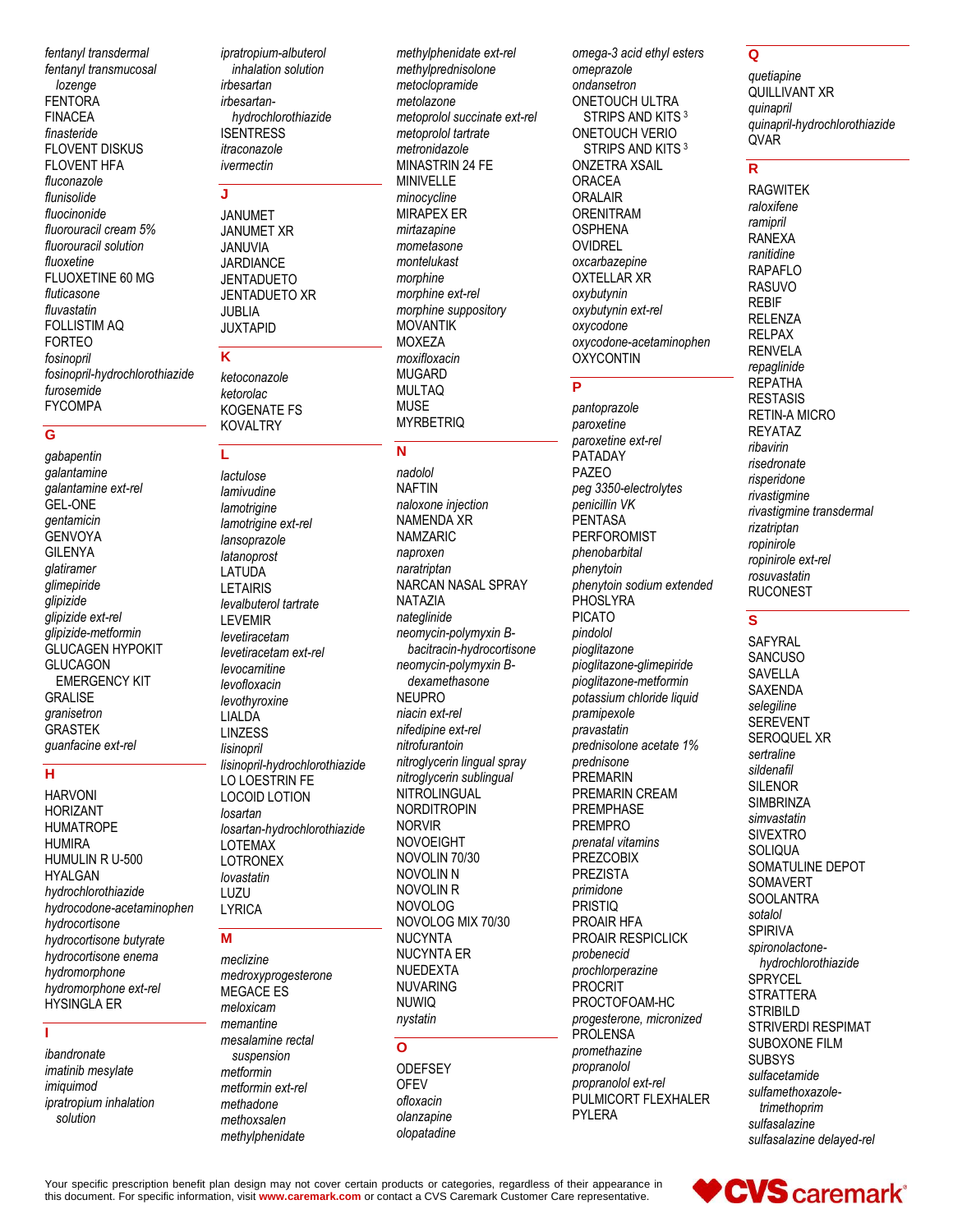sumatriptan SUPARTZ FX **SUPRAX SUPREP** SYMLINPEN **SYNTHROID** 

### T

tacrolimus **TAMIFLU** tamsulosin **TAZORAC TECFIDERA TEKTURNA TEKTURNA HCT** telmisartan telmisartanhydrochlorothiazide terazosin terbinafine tablet testosterone gel 2% tetrabenazine tetracycline tiagabine

**DRUG NAME(S)** 

timolol maleate solution **TIVICAY** TOBRADEX OINTMENT **TOBRADEX ST** tobramycin tobramycin inhalation solution tobramvcin-dexamethasone tolterodine tolterodine ext-rel topiramate torsemide **TOVIAZ TRACLEER** TRADJENTA tramadol tramadol ext-rel TRAVATAN Z trazodone **TRESIBA** tretinoin **TREXIMET** triamcinolone

**PREFERRED OPTION(S)\*** 

triamterenehydrochlorothiazide **TRIBENZOR** trimethobenzamide **TRINTELLIX TRIUMEO TROKENDI XR** trospium trospium ext-rel **TRULICITY TRUVADA** 

### $\overline{\mathtt{U}}$

**UCERIS ULORIC** 

#### $\mathbf{V}$

**VAGIFEM** valacyclovir valganciclovir valproic acid valsartan valsartan-hydrochlorothiazide **VARUBI** 

PREFERRED OPTIONS LIST

**DRUG NAME(S)** 

VASCEPA **VELPHORO VELTASSA VEMLIDY** venlafaxine venlafaxine ext-rel capsule verapamil ext-rel **VESICARE VIBERZI VICTOZA VIGAMOX VIIBRYD VIMPAT VIOKACE VISTOGARD VOLTAREN GEL VYTORIN VYVANSE** 

#### $\overline{\mathbf{w}}$

warfarin WELCHOL

### $\mathbf{x}$

**XARELTO** XIFAXAN 550 MG XIGDUO XR **XIIDRA** 

#### $\mathbf{Z}$

**PREFERRED OPTION(S)** 

zafirlukast **ZARXIO** ZEMBRACE SYMTOUCH ZENPEP **ZIOPTAN** ziprasidone zolmitriptan zolpidem zolpidem ext-rel zolpidem sublingual ZOMIG NASAL SPRAY zonisamide ZYCLARA ZYLET **ZYTIGA** 

| <b>ABILIFY</b>                     | aripiprazole, clozapine, olanzapine, quetiapine,                                                                          | <b>ARMOUR THYROID</b>      | levothyroxine, SYNTHROID                                                                                                                                                        |
|------------------------------------|---------------------------------------------------------------------------------------------------------------------------|----------------------------|---------------------------------------------------------------------------------------------------------------------------------------------------------------------------------|
|                                    | risperidone, ziprasidone, LATUDA,<br><b>SEROQUEL XR</b>                                                                   | <b>ARTHROTEC</b>           | celecoxib or diclofenac sodium, meloxicam or<br>naproxen WITH esomeprazole, lansoprazole,                                                                                       |
| <b>ABSTRAL</b>                     | fentanyl transmucosal lozenge, FENTORA,<br><b>SUBSYS</b>                                                                  |                            | omeprazole, pantoprazole or DEXILANT                                                                                                                                            |
| ACCU-CHEK STRIPS AND KITS 5        | ONETOUCH ULTRA STRIPS AND KITS <sup>3</sup> .<br>ONETOUCH VERIO STRIPS AND KITS <sup>3</sup>                              | <b>ASACOL HD</b>           | balsalazide, sulfasalazine,<br>sulfasalazine delayed-rel, APRISO, LIALDA,<br><b>PENTASA</b>                                                                                     |
| <b>ACTOS</b>                       | pioglitazone                                                                                                              | ASCENSIA STRIPS AND KITS 5 | ONETOUCH ULTRA STRIPS AND KITS 3.                                                                                                                                               |
| <b>ADDERALL XR</b>                 | amphetamine-<br>dextroamphetamine mixed salts ext-rel.<br>methylphenidate ext-rel, APTENSIO XR,<br>QUILLIVANT XR, VYVANSE | ATACAND, ATACAND HCT       | ONETOUCH VERIO STRIPS AND KITS <sup>3</sup><br>candesartan, candesartan-hydrochlorothiazide,<br>eprosartan, irbesartan, irbesartan-<br>hydrochlorothiazide, losartan, losartan- |
| <b>ADRENACLICK</b>                 | epinephrine auto-injector, EPIPEN, EPIPEN JR                                                                              |                            | hydrochlorothiazide, telmisartan, telmisartan-<br>hydrochlorothiazide, valsartan, valsartan-                                                                                    |
| <b>AEROSPAN</b>                    | ASMANEX, FLOVENT DISKUS,<br>FLOVENT HFA, PULMICORT FLEXHALER,<br>QVAR                                                     | <b>ATROVENT HFA</b>        | hydrochlorothiazide, BENICAR, BENICAR HCT<br>ipratropium inhalation solution, SPIRIVA                                                                                           |
| <b>ALCORTIN A</b>                  | desonide, hydrocortisone                                                                                                  | <b>AVONEX</b>              | glatiramer, AUBAGIO, BETASERON,                                                                                                                                                 |
| ALLISON MEDICAL INSULIN SYRINGES 6 | BD ULTRAFINE INSULIN SYRINGES                                                                                             |                            | COPAXONE 40 MG, GILENYA, REBIF,<br><b>TECFIDERA</b>                                                                                                                             |
| <b>ALOQUIN</b>                     | desonide, hydrocortisone                                                                                                  | <b>AXERT</b>               | naratriptan, rizatriptan, sumatriptan,                                                                                                                                          |
| <b>ALORA</b>                       | estradiol, DIVIGEL, EVAMIST, MINIVELLE                                                                                    |                            | zolmitriptan, ONZETRA XSAIL, RELPAX,<br>ZEMBRACE SYMTOUCH,                                                                                                                      |
| <b>ALTOPREV</b>                    | atorvastatin, fluvastatin, lovastatin, pravastatin,<br>rosuvastatin, simvastatin, VYTORIN                                 | <b>AZELEX</b>              | <b>ZOMIG NASAL SPRAY</b><br>adapalene, benzoyl peroxide,                                                                                                                        |
| <b>ALVESCO</b>                     | ASMANEX, FLOVENT DISKUS,<br>FLOVENT HFA, PULMICORT FLEXHALER,<br>QVAR                                                     |                            | clindamycin solution, clindamycin-<br>benzoyl peroxide, erythromycin solution,<br>erythromycin-benzoyl peroxide, tretinoin,<br>ACANYA, ATRALIN, BENZACLIN, DIFFERIN,            |
| <b>AMRIX</b>                       | cyclobenzaprine                                                                                                           |                            | EPIDUO, RETIN-A MICRO, TAZORAC                                                                                                                                                  |
| ANDROGEL                           | testosterone gel 2%, ANDRODERM, AXIRON                                                                                    | <b>BECONASE AQ</b>         | flunisolide, fluticasone, mometasone,<br>triamcinolone, DYMISTA                                                                                                                 |
| ANGELIQ                            | estradiol-norethindrone, PREMPHASE,<br><b>PREMPRO</b>                                                                     | <b>BENSAL HP</b>           | desonide, hydrocortisone                                                                                                                                                        |
| <b>ANTARA</b>                      | fenofibrate, fenofibric acid                                                                                              |                            |                                                                                                                                                                                 |
| APEXICON E                         | desoximetasone, fluocinonide                                                                                              |                            |                                                                                                                                                                                 |
| <b>APIDRA</b>                      | <b>NOVOLOG</b>                                                                                                            |                            |                                                                                                                                                                                 |
|                                    |                                                                                                                           |                            |                                                                                                                                                                                 |

Your specific prescription benefit plan design may not cover certain products or categories, regardless of their appearance in this document. For specific information, visit www.caremark.com or contact a CVS Caremark Customer Care representative.

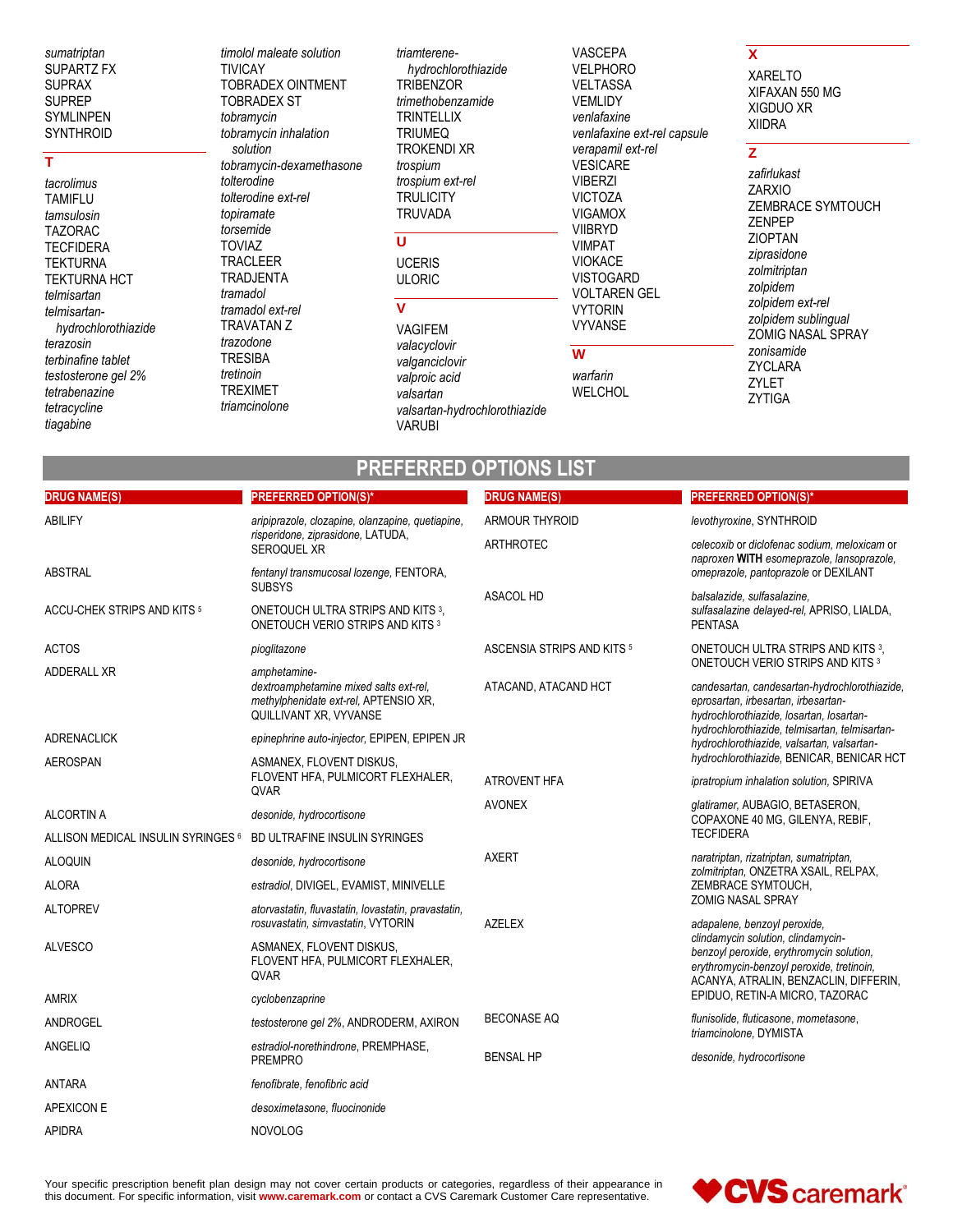| <b>DRUG NAME(S)</b>                                 | <b>PREFERRED OPTION(S)*</b>                                                                                                                                                                                                            | <b>DRUG NAME(S)</b>       | <b>PREFERRED OPTION(S)*</b>                                                                                                                                                                                                                                                   |
|-----------------------------------------------------|----------------------------------------------------------------------------------------------------------------------------------------------------------------------------------------------------------------------------------------|---------------------------|-------------------------------------------------------------------------------------------------------------------------------------------------------------------------------------------------------------------------------------------------------------------------------|
| BENZAC AC, BENZAC W                                 | adapalene, benzoyl peroxide,<br>clindamycin solution, clindamycin-<br>benzoyl peroxide, erythromycin solution,<br>erythromycin-benzoyl peroxide, tretinoin,<br>ACANYA, ATRALIN, BENZACLIN, DIFFERIN,<br>EPIDUO, RETIN-A MICRO, TAZORAC | DIOVAN, DIOVAN HCT        | candesartan, candesartan-hydrochlorothiazide,<br>eprosartan, irbesartan, irbesartan-<br>hydrochlorothiazide, losartan, losartan-<br>hydrochlorothiazide, telmisartan, telmisartan-<br>hydrochlorothiazide, valsartan, valsartan-<br>hydrochlorothiazide, BENICAR, BENICAR HCT |
| <b>BENZIQ</b>                                       | adapalene, benzoyl peroxide,<br>clindamycin solution, clindamycin-                                                                                                                                                                     | <b>DORAL</b>              | eszopiclone, zolpidem, zolpidem ext-rel,<br>zolpidem sublingual, BELSOMRA, SILENOR                                                                                                                                                                                            |
|                                                     | benzoyl peroxide, erythromycin solution,<br>erythromycin-benzoyl peroxide, tretinoin,<br>ACANYA, ATRALIN, BENZACLIN, DIFFERIN,                                                                                                         | <b>DUTOPROL</b>           | metoprolol succinate ext-rel WITH<br>hydrochlorothiazide                                                                                                                                                                                                                      |
|                                                     | EPIDUO, RETIN-A MICRO, TAZORAC                                                                                                                                                                                                         | <b>DYRENIUM</b>           | amiloride                                                                                                                                                                                                                                                                     |
| BETAPACE, BETAPACE AF<br>BREEZE 2 STRIPS AND KITS 5 | sotalol<br>ONETOUCH ULTRA STRIPS AND KITS 3,<br>ONETOUCH VERIO STRIPS AND KITS 3                                                                                                                                                       | EDARBI, EDARBYCLOR        | candesartan, candesartan-hydrochlorothiazide,<br>eprosartan, irbesartan, irbesartan-<br>hydrochlorothiazide, losartan, losartan-<br>hydrochlorothiazide, telmisartan, telmisartan-<br>hydrochlorothiazide, valsartan, valsartan-                                              |
| butalbital-acetaminophen-caffeine capsule           | ergotamine-caffeine, naratriptan, rizatriptan,<br>sumatriptan, zolmitriptan, ONZETRA XSAIL,<br>RELPAX. ZEMBRACE SYMTOUCH.<br><b>ZOMIG NASAL SPRAY</b>                                                                                  | <b>EDLUAR</b>             | hydrochlorothiazide, BENICAR, BENICAR HCT<br>eszopiclone, zolpidem, zolpidem ext-rel,                                                                                                                                                                                         |
| <b>BYDUREON</b>                                     | TRULICITY, VICTOZA                                                                                                                                                                                                                     |                           | zolpidem sublingual, BELSOMRA, SILENOR                                                                                                                                                                                                                                        |
| <b>BYETTA</b>                                       | TRULICITY, VICTOZA                                                                                                                                                                                                                     | E.E.S. GRANULES           | erythromycins                                                                                                                                                                                                                                                                 |
| <b>CAFERGOT</b>                                     | ergotamine-caffeine, naratriptan, rizatriptan,<br>sumatriptan, zolmitriptan, ONZETRA XSAIL,<br>RELPAX, ZEMBRACE SYMTOUCH,<br>ZOMIG NASAL SPRAY                                                                                         | <b>ENABLEX</b>            | darifenacin ext-rel, oxybutynin ext-rel,<br>tolterodine, tolterodine ext-rel, trospium,<br>trospium ext-rel, MYRBETRIQ, TOVIAZ,<br><b>VESICARE</b>                                                                                                                            |
|                                                     |                                                                                                                                                                                                                                        | <b>ERYPED</b>             | erythromycins                                                                                                                                                                                                                                                                 |
| CARAC                                               | fluorouracil cream 5%, fluorouracil solution,<br>imiguimod, PICATO, ZYCLARA                                                                                                                                                            | <b>ESTRING</b>            | ESTRACE CREAM, PREMARIN CREAM,<br><b>VAGIFEM</b>                                                                                                                                                                                                                              |
| <b>CARDIZEM</b>                                     | diltiazem ext-rel (except generic<br>CARDIZEM LA)                                                                                                                                                                                      | <b>EUFLEXXA</b>           | GEL-ONE, HYALGAN, SUPARTZ FX                                                                                                                                                                                                                                                  |
| <b>CARDIZEM CD</b>                                  | diltiazem ext-rel (except generic                                                                                                                                                                                                      | <b>EVZIO</b>              | naloxone injection, NARCAN NASAL SPRAY                                                                                                                                                                                                                                        |
|                                                     | CARDIZEM LA)                                                                                                                                                                                                                           | <b>EXFORGE</b>            | amlodipine-telmisartan, amlodipine-valsartan,                                                                                                                                                                                                                                 |
| CARDIZEM LA (and its generics)                      | diltiazem ext-rel (except generic<br>CARDIZEM LA)                                                                                                                                                                                      | <b>EXFORGE HCT</b>        | AZOR<br>amlodipine-valsartan-hydrochlorothiazide,                                                                                                                                                                                                                             |
| <b>CARNITOR</b>                                     | levocarnitine                                                                                                                                                                                                                          |                           | <b>TRIBENZOR</b>                                                                                                                                                                                                                                                              |
| <b>CARNITOR SF</b>                                  | levocarnitine                                                                                                                                                                                                                          | <b>EXTAVIA</b>            | glatiramer, AUBAGIO, BETASERON,<br>COPAXONE 40 MG, GILENYA, REBIF,                                                                                                                                                                                                            |
| <b>CLINDAGEL</b>                                    | erythromycin solution                                                                                                                                                                                                                  |                           | <b>TECFIDERA</b>                                                                                                                                                                                                                                                              |
| clobetasol spray                                    | clobetasol foam                                                                                                                                                                                                                        | <b>FANAPT</b>             | aripiprazole, clozapine, olanzapine, quetiapine,<br>risperidone, ziprasidone, LATUDA,                                                                                                                                                                                         |
| <b>CLOBEX SPRAY</b>                                 | clobetasol foam                                                                                                                                                                                                                        |                           | SEROQUEL XR                                                                                                                                                                                                                                                                   |
| COLAZAL                                             | balsalazide                                                                                                                                                                                                                            | <b>FEMRING</b>            | ESTRACE CREAM, PREMARIN CREAM,<br>VAGIFEM                                                                                                                                                                                                                                     |
| CONTOUR NEXT STRIPS AND KITS 5                      | ONETOUCH ULTRA STRIPS AND KITS <sup>3</sup> .<br>ONETOUCH VERIO STRIPS AND KITS 3                                                                                                                                                      | <b>FETZIMA</b>            | duloxetine, venlafaxine, venlafaxine ext-<br>rel capsule, PRISTIQ                                                                                                                                                                                                             |
| <b>CONTOUR STRIPS AND KITS 5</b>                    | ONETOUCH ULTRA STRIPS AND KITS 3.<br>ONETOUCH VERIO STRIPS AND KITS 3                                                                                                                                                                  | <b>FIORICET CAPSULE</b>   | ergotamine-caffeine, naratriptan, rizatriptan,                                                                                                                                                                                                                                |
| <b>CRESTOR</b>                                      | atorvastatin, fluvastatin, lovastatin, pravastatin,<br>rosuvastatin, simvastatin, VYTORIN                                                                                                                                              |                           | sumatriptan, zolmitriptan, ONZETRA XSAIL,<br>RELPAX, ZEMBRACE SYMTOUCH,<br><b>ZOMIG NASAL SPRAY</b>                                                                                                                                                                           |
| CYMBALTA                                            | duloxetine, venlafaxine, venlafaxine ext-<br>rel capsule, PRISTIQ                                                                                                                                                                      | <b>FIRST TESTOSTERONE</b> | testosterone gel 2%, ANDRODERM, AXIRON                                                                                                                                                                                                                                        |
| DAKLINZA                                            | EPCLUSA (genotypes 2, 3),<br>HARVONI (genotypes 1, 4, 5, 6)                                                                                                                                                                            | fluorouracil cream 0.5%   | fluorouracil cream 5%, fluorouracil solution,<br>imiquimod, PICATO, ZYCLARA                                                                                                                                                                                                   |
| <b>DELZICOL</b>                                     | balsalazide, sulfasalazine,<br>sulfasalazine delayed-rel, APRISO, LIALDA,                                                                                                                                                              | FML                       | dexamethasone, prednisolone acetate 1%,<br>DUREZOL, LOTEMAX                                                                                                                                                                                                                   |
|                                                     | <b>PENTASA</b>                                                                                                                                                                                                                         | <b>FORTAMET</b>           | metformin, metformin ext-rel                                                                                                                                                                                                                                                  |
| <b>DETROL LA</b>                                    | darifenacin ext-rel, oxybutynin ext-rel,<br>tolterodine, tolterodine ext-rel, trospium,                                                                                                                                                | <b>FORTESTA</b>           | testosterone gel 2%, ANDRODERM, AXIRON                                                                                                                                                                                                                                        |
|                                                     | trospium ext-rel, MYRBETRIQ, TOVIAZ,<br><b>VESICARE</b>                                                                                                                                                                                | <b>FOSAMAX PLUS D</b>     | alendronate, ibandronate, risedronate,<br><b>ATELVIA</b>                                                                                                                                                                                                                      |
| <b>DEXPAK</b>                                       | dexamethasone, methylprednisolone,<br>prednisone                                                                                                                                                                                       | <b>FOSRENOL</b>           | calcium acetate, PHOSLYRA, RENVELA,<br><b>VELPHORO</b>                                                                                                                                                                                                                        |

Your specific prescription benefit plan design may not cover certain products or categories, regardless of their appearance in<br>this document. For specific information, visit **www.caremark.com** or contact a CVS Caremark Cus

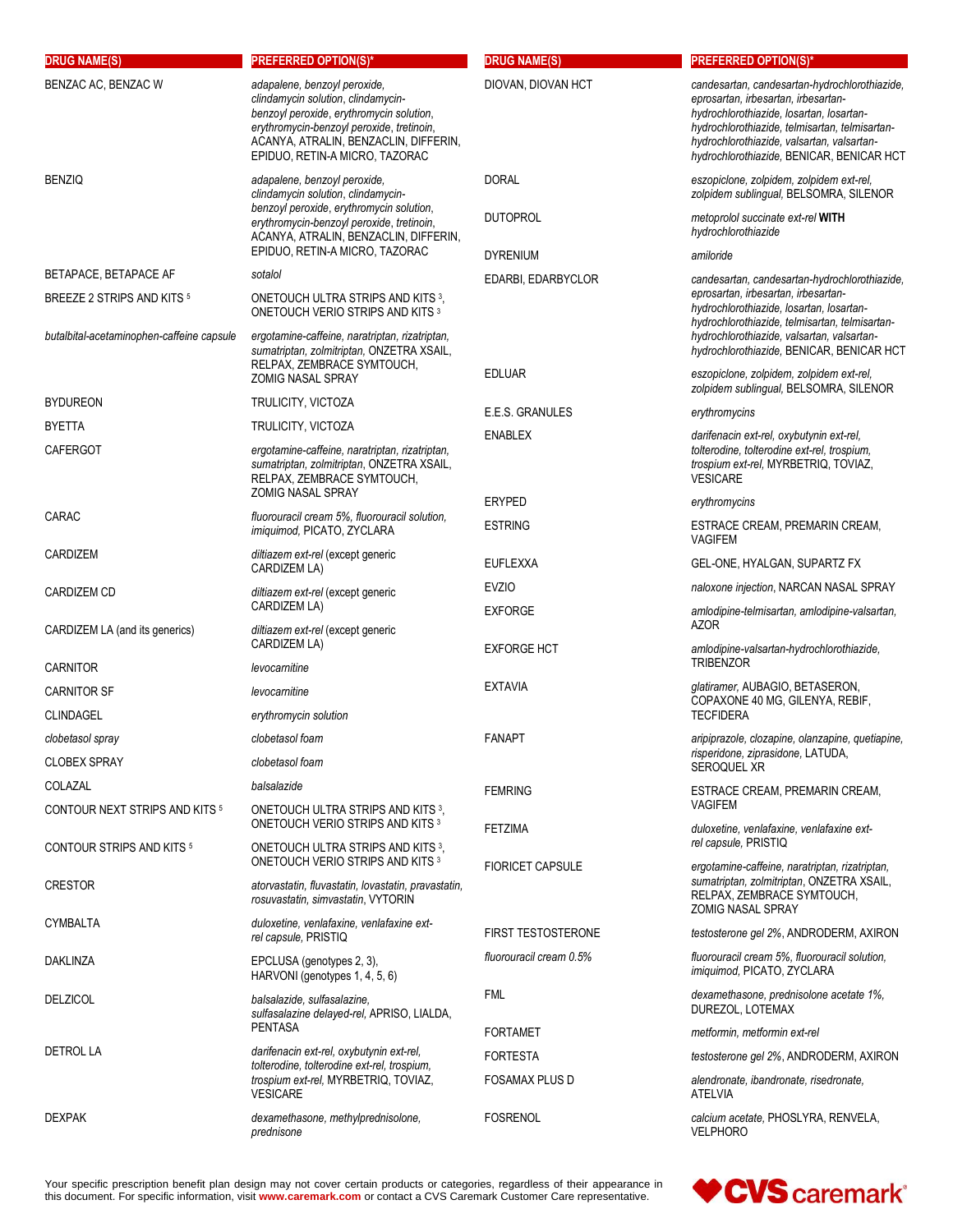| <b>DRUG NAME(S)</b>                          | PREFERRED OPTION(S)*                                                                                                  | <b>DRUG NAME(S)</b>    | <b>PREFERRED OPTION(S)*</b>                                                                  |
|----------------------------------------------|-----------------------------------------------------------------------------------------------------------------------|------------------------|----------------------------------------------------------------------------------------------|
| <b>FREESTYLE STRIPS AND KITS 5</b>           | ONETOUCH ULTRA STRIPS AND KITS <sup>3</sup> ,<br>ONETOUCH VERIO STRIPS AND KITS 3                                     | LIVALO                 | atorvastatin, fluvastatin, lovastatin, pravastatin,<br>rosuvastatin, simvastatin, VYTORIN    |
| <b>FROVA</b>                                 | naratriptan, rizatriptan, sumatriptan,                                                                                | LUMIGAN                | latanoprost, TRAVATAN Z, ZIOPTAN                                                             |
|                                              | zolmitriptan, ONZETRA XSAIL, RELPAX,<br>ZEMBRACE SYMTOUCH,<br><b>ZOMIG NASAL SPRAY</b>                                | <b>LUNESTA</b>         | eszopiclone, zolpidem, zolpidem ext-rel,<br>zolpidem sublingual, BELSOMRA, SILENOR           |
| <b>GELNIQUE</b>                              | darifenacin ext-rel, oxybutynin ext-rel,                                                                              | <b>MACRODANTIN</b>     | nitrofurantoin                                                                               |
|                                              | tolterodine, tolterodine ext-rel, trospium,<br>trospium ext-rel, MYRBETRIQ, TOVIAZ,<br><b>VESICARE</b>                | Matzim LA              | diltiazem ext-rel<br>(except generic CARDIZEM LA)                                            |
| <b>GENOTROPIN</b>                            | HUMATROPE, NORDITROPIN                                                                                                | <b>MENEST</b>          | estradiol, estropipate, PREMARIN                                                             |
| <b>GLEEVEC</b>                               | <i>imatinib mesylate, BOSULIF, SPRYCEL</i>                                                                            | <b>MENOSTAR</b>        | estradiol                                                                                    |
| <b>GLUMETZA</b>                              | metformin, metformin ext-rel                                                                                          | MIACALCIN INJECTION    | alendronate, calcitonin-salmon, ibandronate,<br>risedronate, ATELVIA, FORTEO                 |
| <b>HELIXATE FS</b>                           | KOGENATE FS, KOVALTRY, NOVOEIGHT,<br><b>NUWIQ</b>                                                                     | MIACALCIN NASAL SPRAY  | calcitonin-salmon                                                                            |
| <b>HUMALOG</b>                               | <b>NOVOLOG</b>                                                                                                        | MICARDIS, MICARDIS HCT | candesartan, candesartan-hydrochlorothiazide,<br>eprosartan, irbesartan, irbesartan-         |
| HUMALOG MIX 50/50                            | NOVOLOG MIX 70/30                                                                                                     |                        | hydrochlorothiazide, losartan, losartan-                                                     |
| HUMALOG MIX 75/25                            | NOVOLOG MIX 70/30                                                                                                     |                        | hydrochlorothiazide, telmisartan, telmisartan-<br>hydrochlorothiazide, valsartan, valsartan- |
| <b>HUMULIN</b>                               | <b>NOVOLIN</b>                                                                                                        |                        | hydrochlorothiazide, BENICAR, BENICAR HCT                                                    |
| <b>INCRUSE ELLIPTA</b>                       | <b>SPIRIVA</b>                                                                                                        | <b>MILLIPRED</b>       | dexamethasone, methylprednisolone,<br>prednisone                                             |
| <b>INDOCIN</b>                               | celecoxib, diclofenac sodium, meloxicam,<br>naproxen                                                                  | <b>MINOCIN</b>         | minocycline                                                                                  |
| <b>INNOPRAN XL</b>                           | atenolol, carvedilol,                                                                                                 | <b>MONOVISC</b>        | GEL-ONE, HYALGAN, SUPARTZ FX                                                                 |
|                                              | metoprolol succinate ext-rel, metoprolol tartrate,<br>nadolol, pindolol, propranolol,                                 | <b>NAPRELAN</b>        | celecoxib, diclofenac sodium, meloxicam,<br>naproxen                                         |
|                                              | propranolol ext-rel, BYSTOLIC, COREG CR                                                                               | <b>NATESTO</b>         | testosterone gel 2%, ANDRODERM, AXIRON                                                       |
| <b>INTERMEZZO</b>                            | eszopiclone, zolpidem, zolpidem ext-rel,<br>zolpidem sublingual, BELSOMRA, SILENOR                                    | <b>NESINA</b>          | JANUVIA, TRADJENTA                                                                           |
| <b>INTUNIV</b>                               | amphetamine-                                                                                                          | <b>NEUPOGEN</b>        | <b>ZARXIO</b>                                                                                |
|                                              | dextroamphetamine mixed salts ext-rel,<br>guanfacine ext-rel, methylphenidate ext-rel,<br>APTENSIO XR, QUILLIVANT XR, | <b>NEXIUM</b>          | esomeprazole, lansoprazole, omeprazole,<br>pantoprazole, DEXILANT                            |
|                                              | STRATTERA, VYVANSE                                                                                                    | <b>NILANDRON</b>       | bicalutamide, ZYTIGA                                                                         |
| <b>INVOKAMET</b><br><b>INVOKANA</b>          | XIGDUO XR<br>FARXIGA, JARDIANCE                                                                                       | <b>NITROMIST</b>       | nitroglycerin lingual spray.<br>nitroglycerin sublingual, NITROLINGUAL                       |
| <b>ISTALOL</b>                               | timolol maleate solution, BETIMOL                                                                                     | <b>NORITATE</b>        | metronidazole, FINACEA, SOOLANTRA                                                            |
| JALYN                                        | dutasteride-tamsulosin; dutasteride or                                                                                | <b>NORVASC</b>         | amlodipine                                                                                   |
|                                              | finasteride PLUS alfuzosin ext-rel, doxazosin,                                                                        | <b>NOVACORT</b>        | desonide, hydrocortisone                                                                     |
|                                              | tamsulosin, terazosin, CARDURA XL,<br><b>RAPAFLO</b>                                                                  | NOVO NORDISK NEEDLES 6 | <b>BD ULTRAFINE NEEDLES</b>                                                                  |
| KAZANO                                       | JANUMET, JANUMET XR, JENTADUETO,                                                                                      | <b>NUTROPIN AQ</b>     | HUMATROPE, NORDITROPIN                                                                       |
|                                              | <b>JENTADUETO XR</b>                                                                                                  | <b>OLEPTRO</b>         | trazodone                                                                                    |
| KLOR-CON/25                                  | potassium chloride liquid                                                                                             | OLUX-E                 | clobetasol foam                                                                              |
| KOMBIGLYZE XR                                | JANUMET, JANUMET XR, JENTADUETO,<br><b>JENTADUETO XR</b>                                                              | <b>OLYSIO</b>          | HARVONI (genotypes 1, 4, 5, 6)                                                               |
| LANOXIN TABLET (125 MCG and<br>250 MCG only) | digoxin                                                                                                               | <b>OMNARIS</b>         | flunisolide, fluticasone, mometasone,<br>triamcinolone, DYMISTA                              |
| <b>LANTUS</b>                                | BASAGLAR, LEVEMIR, TRESIBA                                                                                            | <b>OMNITROPE</b>       | HUMATROPE, NORDITROPIN                                                                       |
| LASTACAFT                                    | azelastine, cromolyn sodium, olopatadine,                                                                             | ONGLYZA                | JANUVIA, TRADJENTA                                                                           |
|                                              | PATADAY, PAZEO                                                                                                        | <b>OPSUMIT</b>         | LETAIRIS, TRACLEER                                                                           |
| <b>LESCOL XL</b>                             | atorvastatin, fluvastatin, lovastatin, pravastatin,<br>rosuvastatin, simvastatin, VYTORIN                             | <b>ORTHOVISC</b>       | GEL-ONE, HYALGAN, SUPARTZ FX                                                                 |
| <b>LEVITRA</b>                               | <b>CIALIS</b>                                                                                                         | <b>OSENI</b>           | JANUMET, JANUMET XR, JENTADUETO,<br><b>JENTADUETO XR</b>                                     |
| <b>LIPITOR</b>                               | atorvastatin, fluvastatin, lovastatin, pravastatin,<br>rosuvastatin, simvastatin, VYTORIN                             | OWEN MUMFORD NEEDLES 6 | <b>BD ULTRAFINE NEEDLES</b>                                                                  |

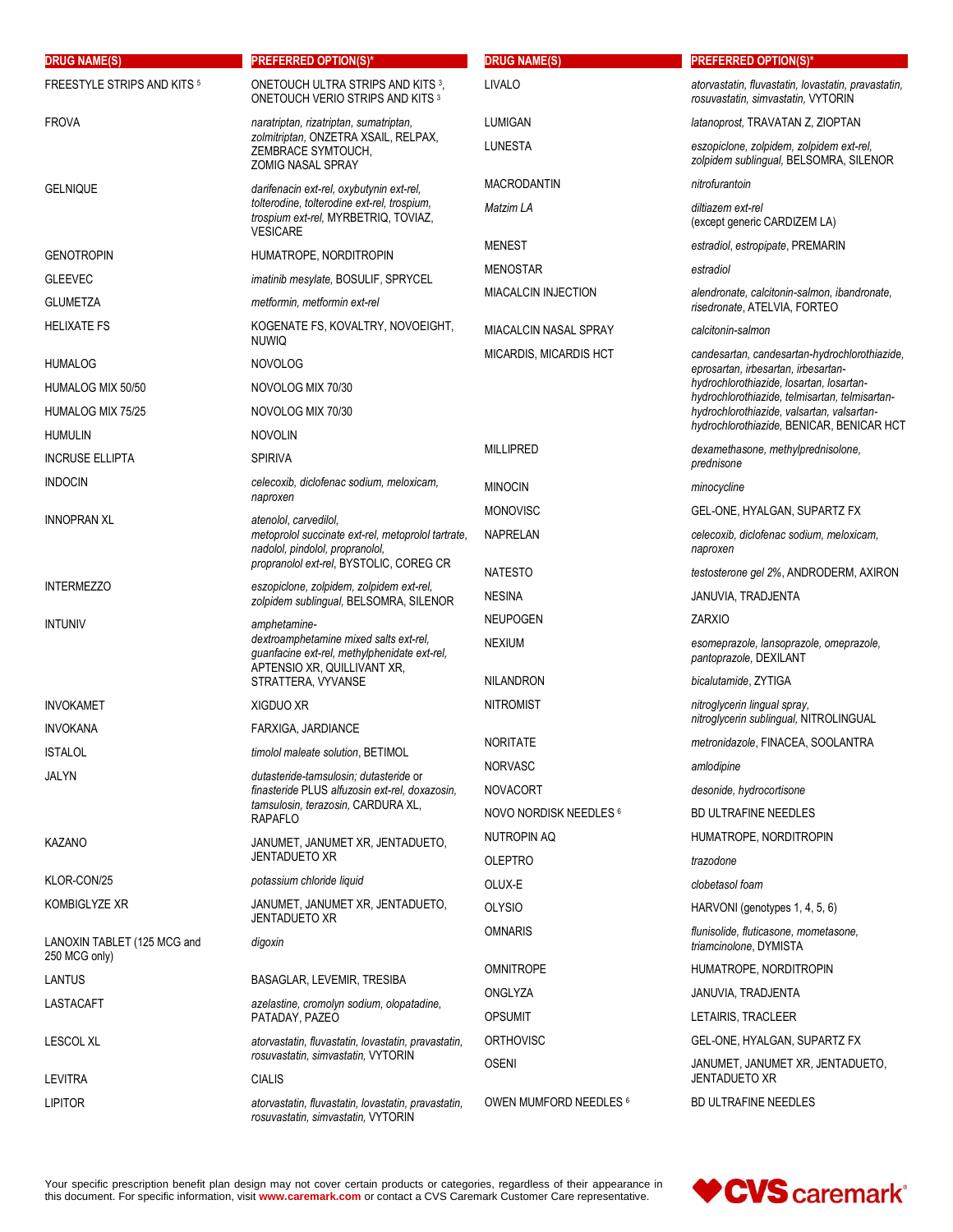| <b>DRUG NAME(S)</b>              | <b>PREFERRED OPTION(S)*</b>                                                                  | <b>DRUG NAME(S)</b>                        | <b>PREFERRED OPTION(S)*</b>                                                                                                 |
|----------------------------------|----------------------------------------------------------------------------------------------|--------------------------------------------|-----------------------------------------------------------------------------------------------------------------------------|
| <b>OXYTROL</b>                   | darifenacin ext-rel, oxybutynin ext-rel,                                                     | SYNVISC, SYNVISC-ONE                       | GEL-ONE, HYALGAN, SUPARTZ FX                                                                                                |
|                                  | tolterodine, tolterodine ext-rel, trospium,<br>trospium ext-rel, MYRBETRIQ, TOVIAZ,          | TANZEUM                                    | TRULICITY, VICTOZA                                                                                                          |
|                                  | <b>VESICARE</b>                                                                              | <b>TASIGNA</b>                             | imatinib mesylate, BOSULIF, SPRYCEL                                                                                         |
| <b>PANCREAZE</b>                 | CREON, VIOKACE, ZENPEP                                                                       | <b>TECHNIVIE</b>                           | HARVONI (genotypes 1, 4, 5, 6)                                                                                              |
| <b>PENNSAID</b>                  | diclofenac sodium, diclofenac sodium solution,<br>meloxicam, naproxen, VOLTAREN GEL          | <b>TESTIM</b>                              | testosterone gel 2%, ANDRODERM, AXIRON                                                                                      |
| PERRIGO NEEDLES 6                | <b>BD ULTRAFINE NEEDLES</b>                                                                  | testosterone gel 1% 7                      | testosterone gel 2%, ANDRODERM, AXIRON                                                                                      |
| <b>PERTZYE</b>                   | CREON, VIOKACE, ZENPEP                                                                       | <b>TOBI</b>                                | tobramycin inhalation solution, BETHKIS                                                                                     |
| <b>PEXEVA</b>                    | citalopram, escitalopram, fluoxetine, paroxetine,                                            | <b>TOBI PODHALER</b>                       | tobramycin inhalation solution, BETHKIS                                                                                     |
|                                  | paroxetine ext-rel, sertraline,                                                              | <b>TOUJEO</b>                              | BASAGLAR, LEVEMIR, TRESIBA                                                                                                  |
|                                  | FLUOXETINE 60 MG, TRINTELLIX, VIIBRYD                                                        | <b>TRICOR</b>                              | fenofibrate, fenofibric acid                                                                                                |
| <b>PLAVIX</b><br><b>PLEGRIDY</b> | clopidogrel, BRILINTA, EFFIENT                                                               | <b>TRIGLIDE</b>                            | fenofibrate, fenofibric acid                                                                                                |
|                                  | glatiramer, AUBAGIO, BETASERON,<br>COPAXONE 40 MG, GILENYA, REBIF,                           | <b>TRILIPIX</b>                            | fenofibrate, fenofibric acid                                                                                                |
|                                  | <b>TECFIDERA</b>                                                                             | TRIVIDIA INSULIN SYRINGES 6                | <b>BD ULTRAFINE INSULIN SYRINGES</b>                                                                                        |
| <b>PRADAXA</b>                   | warfarin, ELIQUIS, XARELTO                                                                   | <b>TRUETEST STRIPS AND KITS 5</b>          | ONETOUCH ULTRA STRIPS AND KITS 3,<br>ONETOUCH VERIO STRIPS AND KITS 3                                                       |
| <b>PRALUENT</b>                  | <b>REPATHA</b>                                                                               | TRUETRACK STRIPS AND KITS 5                | ONETOUCH ULTRA STRIPS AND KITS 3.                                                                                           |
| PRECISION XTRA STRIPS AND KITS 5 | ONETOUCH ULTRA STRIPS AND KITS 3,<br>ONETOUCH VERIO STRIPS AND KITS 3                        |                                            | ONETOUCH VERIO STRIPS AND KITS 3                                                                                            |
| PRED FORTE                       | dexamethasone, prednisolone acetate 1%,                                                      | <b>TUDORZA</b>                             | <b>SPIRIVA</b>                                                                                                              |
|                                  | DUREZOL, LOTEMAX                                                                             | ULTIMED INSULIN SYRINGES 6                 | BD ULTRAFINE INSULIN SYRINGES                                                                                               |
| PRED MILD                        | dexamethasone, prednisolone acetate 1%,<br>DUREZOL, LOTEMAX                                  | ULTIMED NEEDLES 6                          | <b>BD ULTRAFINE NEEDLES</b>                                                                                                 |
| <b>PREFERAOB</b>                 | generic prenatal vitamins, CITRANATAL                                                        | <b>UROXATRAL</b>                           | alfuzosin ext-rel, doxazosin, tamsulosin,<br>terazosin, CARDURA XL, RAPAFLO                                                 |
| PREFEST                          | estradiol-norethindrone, PREMPHASE,<br><b>PREMPRO</b>                                        | <b>VALCYTE</b>                             | valganciclovir                                                                                                              |
| PRENATAL PLUS                    | generic prenatal vitamins, CITRANATAL                                                        | <b>VALTREX</b>                             | acyclovir, valacyclovir                                                                                                     |
| PREVACID                         | esomeprazole, lansoprazole, omeprazole,<br>pantoprazole, DEXILANT                            | VANOXIDE-HC                                | adapalene, benzoyl peroxide,<br>clindamycin solution, clindamycin-benzoyl<br>peroxide, erythromycin solution, erythromycin- |
| PROTONIX                         | esomeprazole, lansoprazole, omeprazole,<br>pantoprazole, DEXILANT                            |                                            | benzoyl peroxide, tretinoin, ACANYA,<br>ATRALIN, BENZACLIN, DIFFERIN, EPIDUO,<br>RETIN-A MICRO, TAZORAC                     |
| <b>PROTOPIC</b>                  | tacrolimus, ELIDEL                                                                           | venlafaxine ext-rel tablet (except 225 MG) | duloxetine, venlafaxine,                                                                                                    |
| PROVENTIL HFA                    | levalbuterol tartrate, PROAIR HFA,<br>PROAIR RESPICLICK                                      | <b>VENLAFAXINE EXT-REL TABLET</b>          | venlafaxine ext-rel capsule, PRISTIQ                                                                                        |
| QNASL                            | flunisolide, fluticasone, mometasone,<br>triamcinolone, DYMISTA                              | (except 225 MG)                            | duloxetine, venlafaxine,<br>venlafaxine ext-rel capsule, PRISTIQ                                                            |
| QSYMIA                           | BELVIQ, BELVIQ XR, CONTRAVE, SAXENDA                                                         | <b>VENTOLIN HFA</b>                        | levalbuterol tartrate, PROAIR HFA,<br><b>PROAIR RESPICLICK</b>                                                              |
| RAYOS                            | dexamethasone, methylprednisolone,                                                           | <b>VIAGRA</b>                              | <b>CIALIS</b>                                                                                                               |
|                                  | prednisone                                                                                   | <b>VIEKIRA PAK</b>                         | HARVONI (genotypes $1, 4, 5, 6$ )                                                                                           |
| <b>RELION INSULIN</b>            | NOVOLIN INSULIN                                                                              | <b>VIEKIRA XR</b>                          | HARVONI (genotypes 1, 4, 5, 6)                                                                                              |
| RELISTOR                         | <b>MOVANTIK</b>                                                                              | VITAFOL-ONE                                | generic prenatal vitamins, CITRANATAL                                                                                       |
| RHINOCORT AQUA                   | flunisolide, fluticasone, mometasone,<br>triamcinolone, DYMISTA                              | <b>VOGELXO</b>                             | testosterone gel 2%, ANDRODERM, AXIRON                                                                                      |
| RIMSO-50                         | Consult doctor                                                                               | <b>XENAZINE</b>                            | tetrabenazine                                                                                                               |
| <b>RIOMET</b>                    | metformin, metformin ext-rel                                                                 | <b>XOPENEX HFA</b>                         | levalbuterol tartrate, PROAIR HFA,                                                                                          |
| ROZEREM                          | eszopiclone, zolpidem, zolpidem ext-rel,                                                     |                                            | <b>PROAIR RESPICLICK</b>                                                                                                    |
|                                  | zolpidem sublingual, BELSOMRA, SILENOR                                                       | <b>XTANDI</b>                              | bicalutamide, ZYTIGA                                                                                                        |
| SAIZEN                           | HUMATROPE, NORDITROPIN                                                                       | <b>ZEGERID</b>                             | esomeprazole, lansoprazole, omeprazole,<br>pantoprazole, DEXILANT                                                           |
| <b>STRIANT</b>                   | testosterone gel 2%, ANDRODERM, AXIRON                                                       | <b>ZEPATIER</b>                            | HARVONI (genotypes 1, 4, 5, 6)                                                                                              |
| SURE-TEST STRIPS AND KITS 5      | ONETOUCH ULTRA STRIPS AND KITS <sup>3</sup> ,<br>ONETOUCH VERIO STRIPS AND KITS <sup>3</sup> | <b>ZETONNA</b>                             | flunisolide, fluticasone, mometasone,<br>triamcinolone, DYMISTA                                                             |
| <b>SYMBICORT</b>                 | ADVAIR, BREO ELLIPTA, DULERA                                                                 |                                            |                                                                                                                             |

Your specific prescription benefit plan design may not cover certain products or categories, regardless of their appearance in<br>this document. For specific information, visit **www.caremark.com** or contact a CVS Caremark Cus

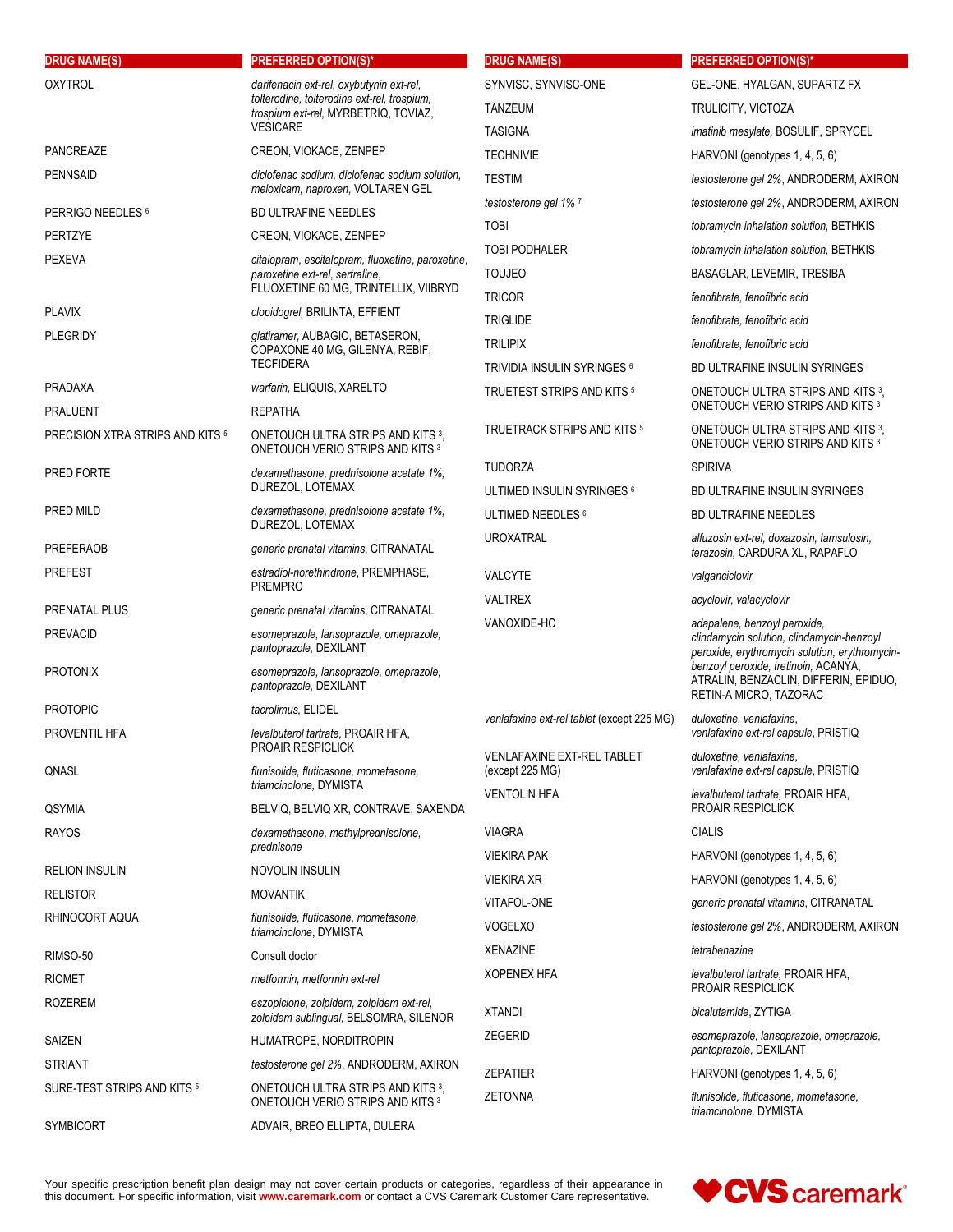**DRUG NAME(S) PREFERRED OPTION(S)\***

ZONEGRAN *carbamazepine, carbamazepine ext-rel, gabapentin, lamotrigine, lamotrigine ext-rel, levetiracetam, levetiracetam ext-rel, oxcarbazepine, phenobarbital, phenytoin, phenytoin sodium extended, tiagabine, topiramate, valproic acid, zonisamide,*  FYCOMPA, OXTELLAR XR, TROKENDI XR, VIMPAT

| <b>RUG NAME(S</b> |
|-------------------|
|-------------------|

**DRUG NAME(S) PREFERRED OPTION(S)\***

ZUBSOLV *buprenorphine-naloxone sublingual tablet,* SUBOXONE FILM

ZYFLO, ZYFLO CR *montelukast, zafirlukast*